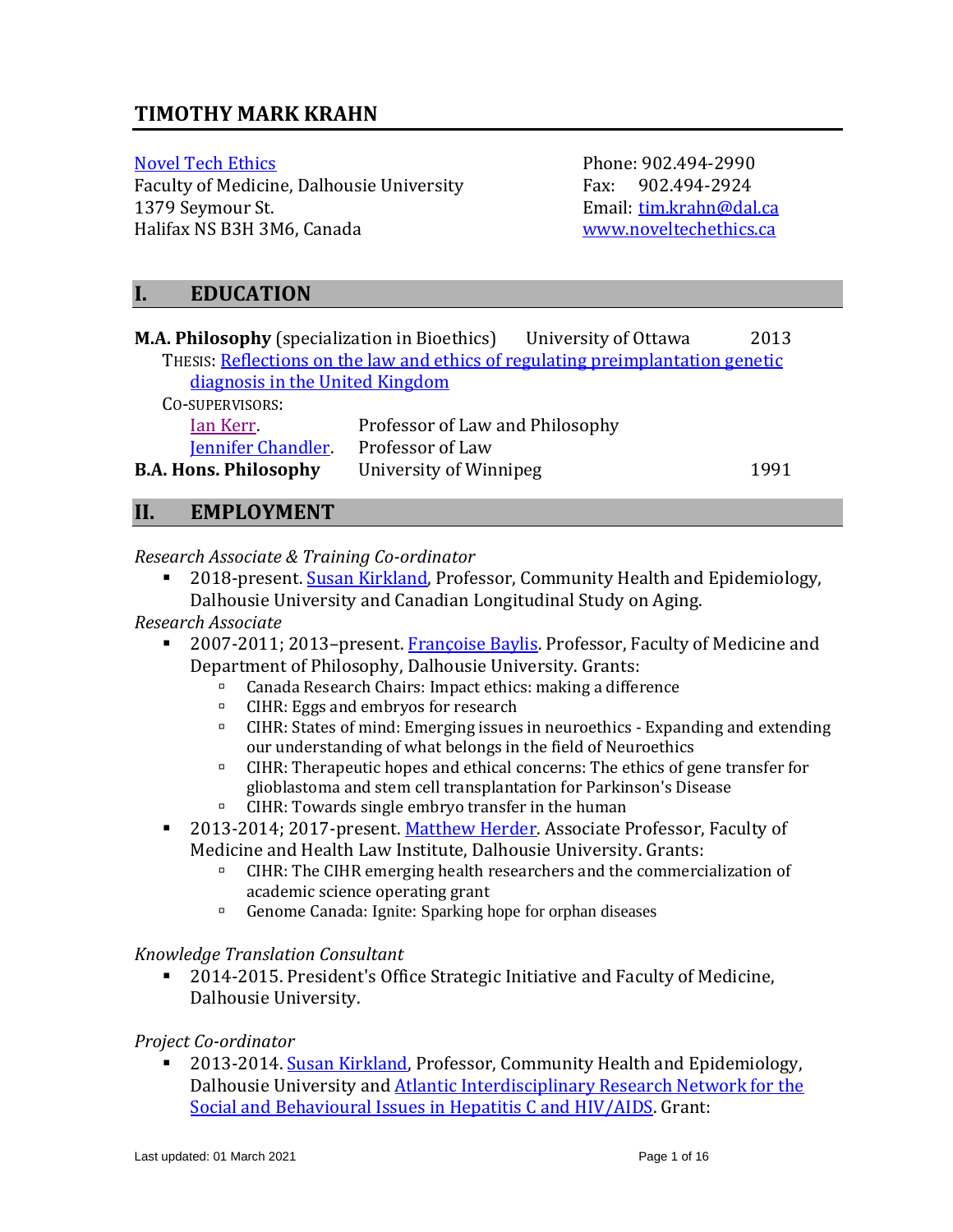Public Health Agency of Canada[: Exploring the Landscape of Communicable](http://www.med.mun.ca/Airn2012/Create-Articles/Exploring-the-Current-and-Future-Landscape-of-Co.aspx)  [Diseases in Atlantic Canada.](http://www.med.mun.ca/Airn2012/Create-Articles/Exploring-the-Current-and-Future-Landscape-of-Co.aspx)

### *Research Assistant*

- 2016-present. [Lynette Reid](https://medicine.dal.ca/departments/department-sites/bioethics/people/Lynette_Reid.html) (Associate Professor, Department of Bioethics, Dalhousie University). Review of ethics of cervical cancer screening. Contract for CADTH (Canadian Agency for Drugs and Technologies in Health).
- 2015-present. [Frederic Gilbert.](http://www.utas.edu.au/humanities/people/philosophy-profiles/frederic-gilbert) ARC DECRA Fellow. School of Humanities. Ethics, Policy and Public Engagement University of Tasmania.
	- Neuroethics of implantable brain devices for treatment of neurological and psychiatric conditions.
- 2014-2016[. Letitia Meynell.](http://www.dal.ca/faculty/arts/philosophy/FacultyandStaff/our-faculty/letitia-meynell.html) Associate Professor, Department of Philosophy, Dalhousie University.
	- $\Box$  Building ethics literacy and capacity through education in the sciences.
- 2009-present. [Nuala Kenny.](https://medicine.dal.ca/departments/department-sites/bioethics/people/nuala-kenny.html) Emeritus Professor, Bioethics Department, Dalhousie University.
	- **Projects on public health ethics, neuroethics, clinical ethics and organizational** ethics.
	- Copy Editing. 2012. *[Healing the church: Diagnosing and treating the clergy sexual](http://www.amazon.ca/dp/2896464700)  [abuse crisis](http://www.amazon.ca/dp/2896464700)*. Novalis.
- 2005-2006; 2012-2013. [Françoise Baylis.](http://www.dal.ca/sites/noveltechethics/our-people/francoise-baylis.html) Professor, Faculty of Medicine and Department of Philosophy, Dalhousie University.
	- □ CIHR: [Family-making: contemporary ethical challenges.](http://noveltechethics.ca/grants/47/team)
	- Canada Research Chair: Justice for all: What duty do we have to our descendants to develop or resist new technologies?
	- CIHR: Our cells/ourselves: The Ethics of embryonic stem cell research.
	- $\Box$  CIHR: Model systems strategic research network Developing an ethics framework for the design of pre-clinical stem cell research.
- 1995. Pierre Laberge. Professor, Department of Philosophy, University of Ottawa.

*Senior (Social Services) Counsellor for persons with developmental disabilities*

■ 2004-2005. Tamir Foundation, Ottawa ON.

#### *Primary (Social Services) Counsellor for persons with developmental disabilities*

■ 2002-2003. Tamir Foundation, Ottawa ON.

#### *Sessional Lecturer*

■ 1997-2000. Department of Philosophy, University of Winnipeg.

#### *Teaching Assistant*

1996. [Graeme Hunter.](http://www.dominicanu.ca/academics/professors/graeme-hunter) Professor, Department of Philosophy. University of Ottawa.

#### *Foreign Language Assistant*

▪ 1993-1994. Realschule III im Schulzentrum. Ludwigshafen am Rhein, Germany.

# *Paraprofessional/Educational Assistant*

▪ 1996/97 and 2001. Seven Oaks School Division, Winnipeg MB.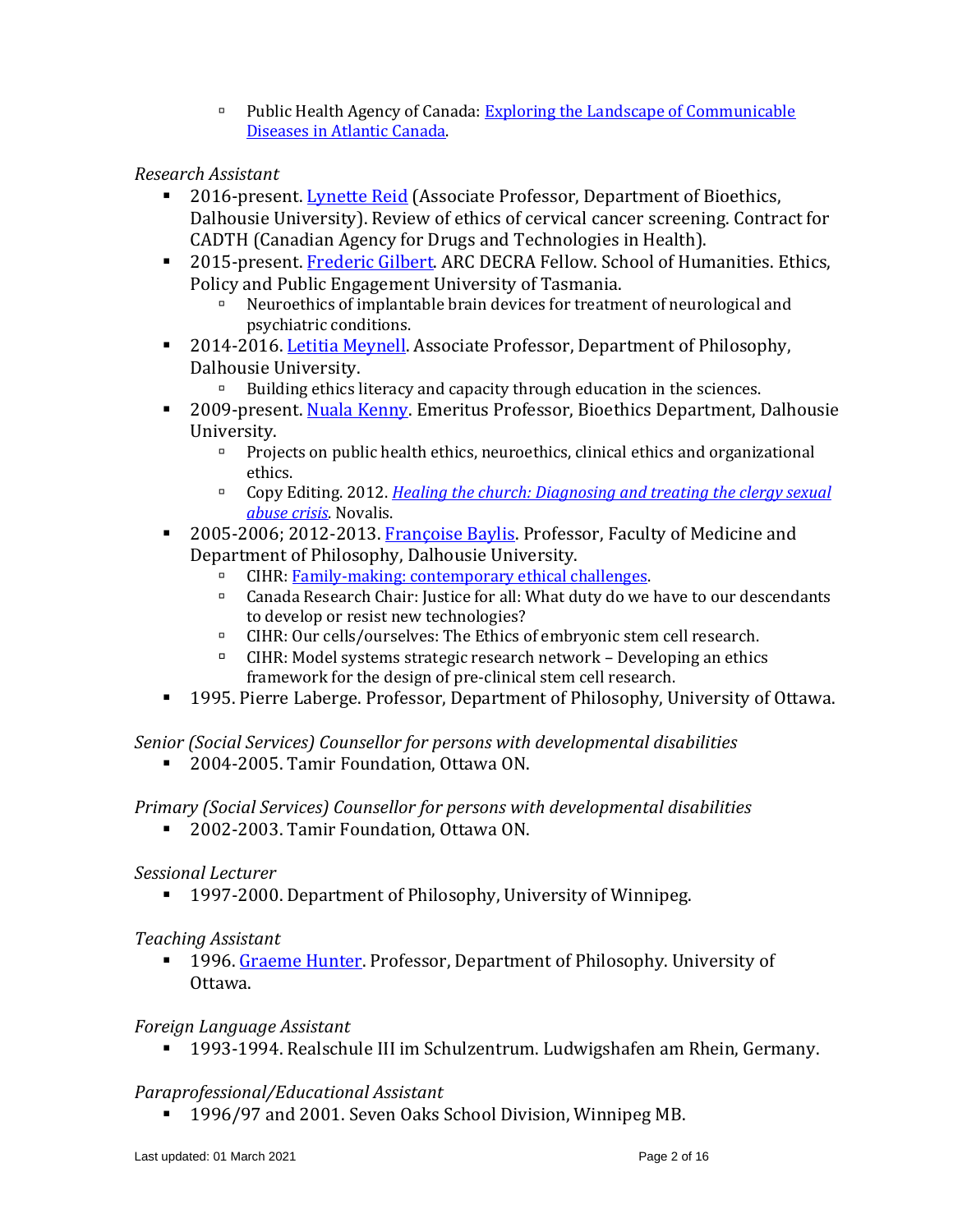*Residential (Social Services) Counsellor for persons with developmental disabilities*.

■ 1988-1992 (part-time). [Prairie Places](http://www.prairieplaces.com/index.html) and [Dasch,](https://www.dasch.mb.ca/) Winnipeg MB.

# **III. CONTRACTS**

*Literature review for annotated bibliography*

- 2006. '*[Editorial independence and](http://www.cmaj.ca/pdfs/messagefromeditor.pdf) accountability* A submission made to the *Canadian Medical Association Journal* Acting Editor in Chief, Editor Emeritus, and Interim Editorial Board and Advisor to the *ad hoc CMAJ* Governance Review Committee.'
	- <sup>n</sup> Advisor to the Interim Editorial Board: **Jocelyn Downie**. Professor, Health Law Institute, Dalhousie University.

# *Public education consulting*

- 2013. Café Scientifique. Immunology: Arthritis, transplants and vaccines.
	- CIHR Immunology Network and Canadian Centre for Vaccinology, Dalhousie University; Capital Health; IWK Health Centre
- 2010. Sci Fi Movie and [Panel Discussion Series.](http://www.situsci.ca/event/sci-fi-movie-and-panel-discussion-series)
	- Situating Science Knowledge Cluster, Atlantic Node. Halifax NS.

### *Graphic design*

- 2009. Professional conference poster preparation.
	- Associate Professor Joan Harbison. School of Social Work, Dalhousie University.

# **IV. AWARDS AND HONOURS**

#### **A. ACADEMIC**

- Canadian Bioethics Society Student Abstract Award. 2014. \$600.
- University of Ottawa Excellency Scholarship. 2012. University of Ottawa. \$10000
- Ontario Graduate Scholarship. 2012. University of Ottawa. \$15000
- Graduate Studies Entrance Scholarship. 1995. University of Ottawa. \$5549
- Governor-General's Silver Medal, highest standing in Arts (Honours Programme). 1991. University of Winnipeg.
- University Gold Medal in Philosophy (Honours Programme), University of Winnipeg.
- Peat-Goodridge Prize. 1991. University of Winnipeg. \$100
- Student of Highest Distinction. 1991. University of Winnipeg.
- German-Canadian Business and Professional Association of Manitoba Scholarship. 1989. \$150
- Doctor David Owen Memorial Scholarship in Philosophy. 1989. University of Winnipeg. \$700
- Student of Highest Distinction. 1989. University of Winnipeg.
- Academic Proficiency Scholarship (Winnipeg RH Institute). 1989. University of Winnipeg. \$350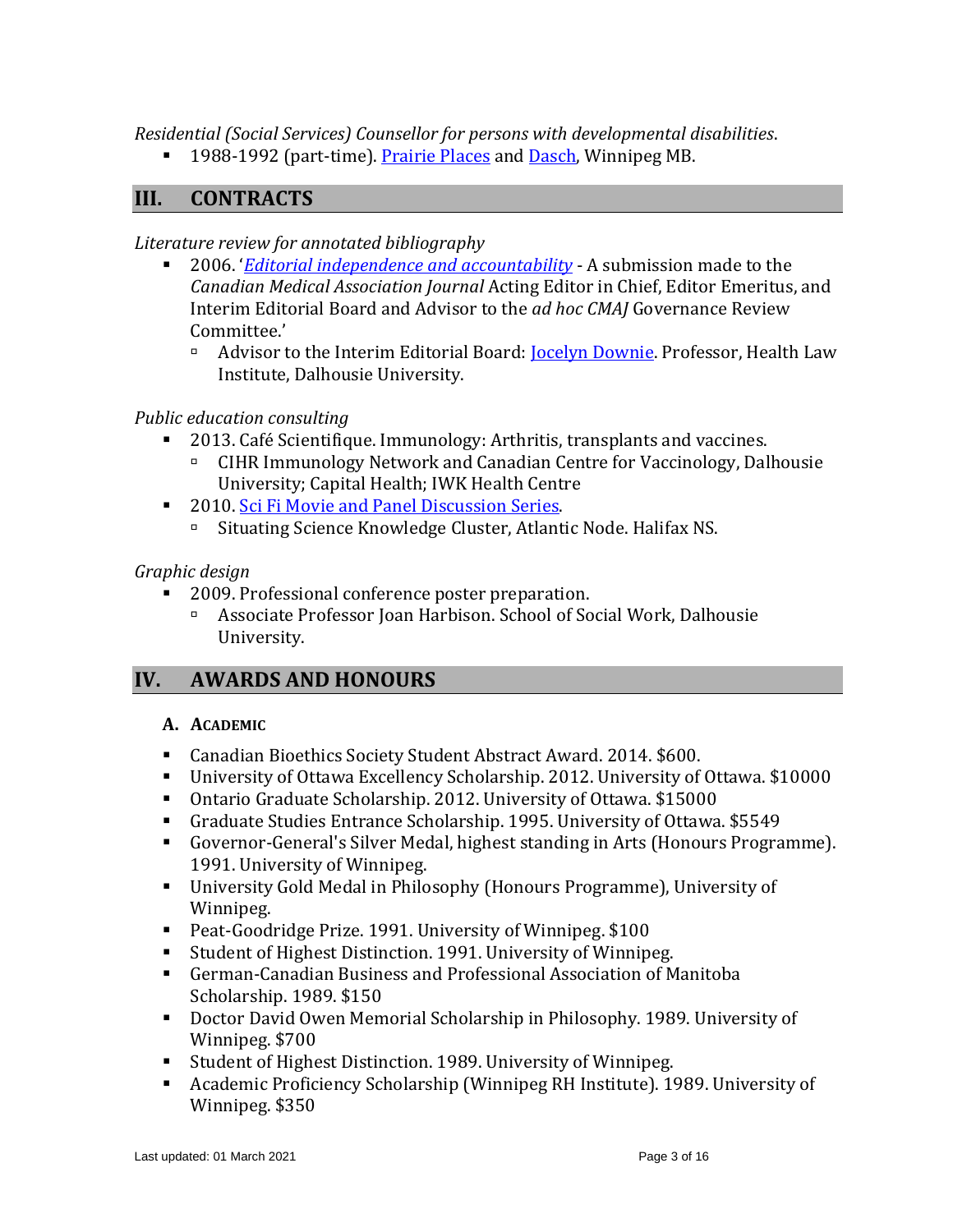- Academic Proficiency Scholarship (Winnipeg RH Institute). 1988. \$350
- Student of Highest Distinction. 1988. University of Winnipeg.
- Sydney Gallis Memorial Scholarship. 1987. University of Winnipeg. \$250
- Academic Proficiency Scholarship (Board of Regents). 1986. University of Winnipeg. \$350
- The Isbister Undergraduate Scholarship. 1986. University of Winnipeg. \$150
- Student of Highest Distinction. 1986. University of Winnipeg.
- Class of '69 Alumni Entrance Scholarship. 1984. University of Winnipeg. \$775.50

### **B. COMMUNITY SERVICE**

- Community-minded award. 2004. Tamir Foundation, Ottawa ON.
- Communication award. 2003. Tamir Foundation, Ottawa ON.

# **V. GRANTS FOR BRINGING HEALTH SCIENCE & ETHICS RESEARCH TO THE PUBLIC**

### **A. GRANTS AWARDED**

- 1. **Krahn TM** (Co-Principal Applicant with Fenton, A). Respect your fellow 'earthling': what we owe other animals. \$3000. *Royal Society of Canada Atlantic Open Academy Program*.
- 2. **Krahn TM** (Co-Principal Applicant with Baylis, F). "Highs and lows": cannabis use, genetics, and mental illness. \$2984.50. *Royal Society of Canada Atlantic Open Academy Program.*
- 3. **Krahn TM** (Co-Principal Applicant with Baylis F). Alzheimer's and aging: finding our way forward together. \$3000. *Royal Society of Canada Atlantic Open Academy Program.* January 2016 (several events across Alzheimer's Awareness month).
- 4. **Krahn TM** (Principal Applicant). Genes and environment: children and youth at risk for mental health problems. *Canadian Institutes of Health Research – Café Scientifique*, \$3000. 16 April 2014. Ranked 14th in competition with 105 applicants, 100 approved.
- 5. **Krahn TM** (Principal Applicant). Down syndrome research and its future agenda for Canada. *Canadian Institutes of Health Research – Café Scientifique*, \$3000. 21 March 2013, Dalhousie University, Halifax, NS. Ranked 6<sup>th</sup> in competition with 94 applicants, 82 approved.
- 6. **Krahn TM** (Principal Applicant). Should youth hockey be safer? Dealing with and preventing concussion. *Canadian Institutes of Health Research - Café Scientifique*, \$3000. 21 November 2011, Dalhousie University, Halifax NS. Ranked 12<sup>th</sup> in competition with 98 applicants, with 86 approved.
- 7. **Novel Tech Ethics** (Principal Applicant). Autism: Research priorities and the public purse. *Canadian Institutes of Health Research - Café Scientifique*, \$3000. Written by Timothy Krahn. 16 and 18 February 2009, Dalhousie University, Halifax NS. Rank not given.
- **B. GRANTS IN PREPARATION/REVIEW**

# **VI. CONTRIBUTIONS TO SCHOLARSHIP**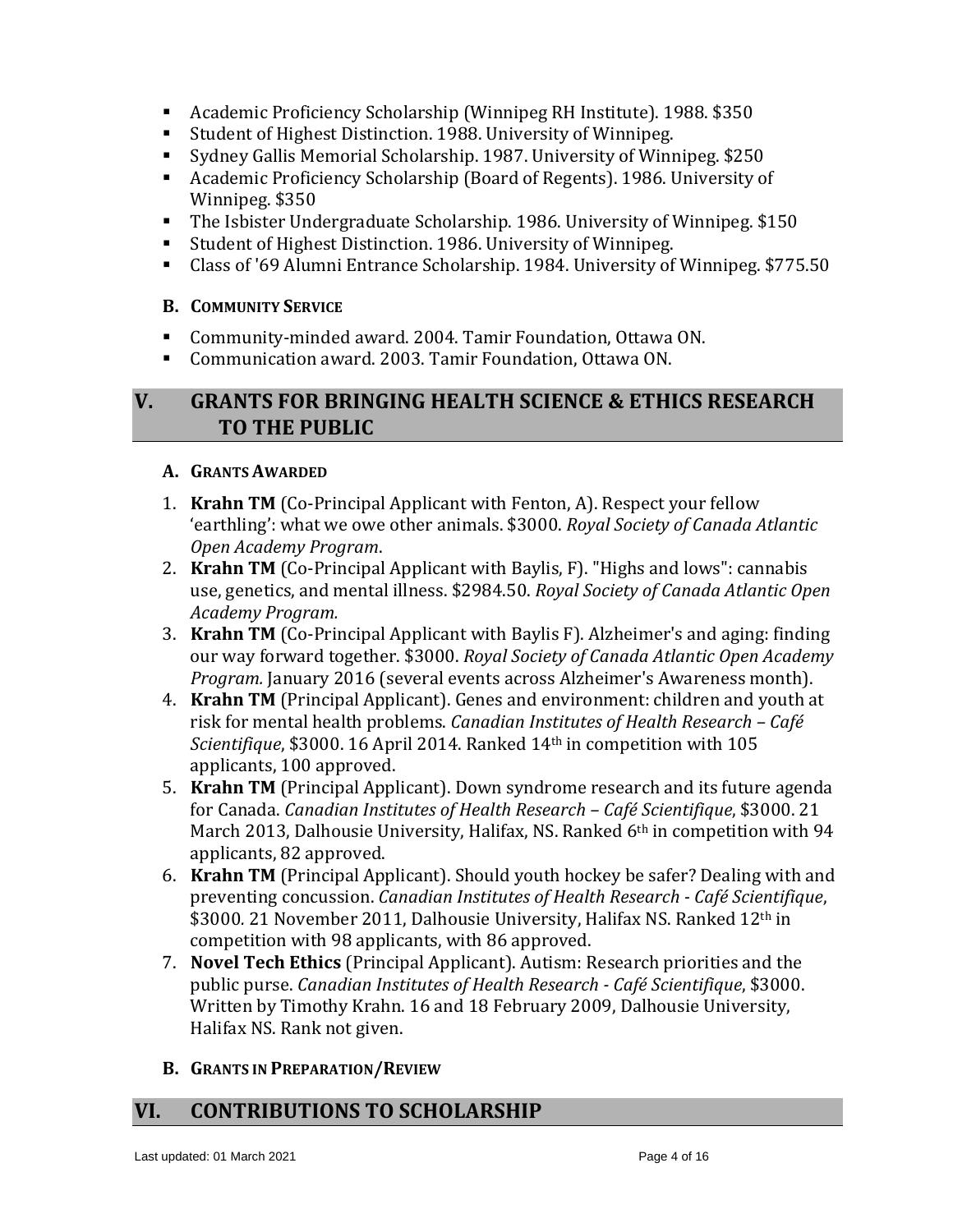### **A. REFEREED PUBLICATIONS**

- 1. Baylis F, Darnovsky M, Hasson K, and **Krahn TM**. (2020). [Human germ line and](https://www.liebertpub.com/doi/10.1089/crispr.2020.0082)  [heritable genome editing: The global policy landscape.](https://www.liebertpub.com/doi/10.1089/crispr.2020.0082) *CRISPR Journal* 2020 Oct; 3(5):365-377. [doi: 10.1089/crispr.2020.0082.](https://doi.org/10.1089/crispr.2020.0082) PMID: 33095042
	- Darnovsky M, Hasson K, and **Krahn TM**. Response to Levrier re: Human germline and heritable genome editing: The global policy landscape. Published online: 19 Feb 2021, pages 4-5. <https://doi.org/10.1089/crispr.2021.29122.are>
- 2. Capps B, van der Eijk Y, and **Krahn TM**. (2020). [Conflicts of interest in e-cigarette](https://pubmed.ncbi.nlm.nih.gov/31448428/)  [research: A public good and public interest perspective.](https://pubmed.ncbi.nlm.nih.gov/31448428/) *Bioethics* 34(1):114-122. [doi: 10.1111/bioe.12619.](https://doi.org/10.1111/bioe.12619) Epub 2019 Aug 25. PMID: 31448428
- 3. Toohey AM, and **Krahn TM***.* 2018. ['Simply to be let in': opening the doors to](https://academic.oup.com/jpubhealth/article-abstract/doi/10.1093/pubmed/fdx111/4110317/Simply-to-be-let-in-opening-the-doors-to-lower)  [lower-income older adults and their companion animals.](https://academic.oup.com/jpubhealth/article-abstract/doi/10.1093/pubmed/fdx111/4110317/Simply-to-be-let-in-opening-the-doors-to-lower) *Journal of Public Health* (Oxf) 40(3):661-665. <https://doi.org/10.1093/pubmed/fdx111>**.**
- 4. **Krahn TM,** and Baylis F. 2016. A review of [consent documents from Canadian IVF](http://www.ncbi.nlm.nih.gov/pubmed/27261224)  [clinics, 1991 to 2014.](http://www.ncbi.nlm.nih.gov/pubmed/27261224) *Journal of Obstetrics and Gynaecology Canada* 38(5): 470- 482. DOI: 10.1016/j.jogc.2016.02.008. Epub 2016 Apr 29.
- 5. Herder M, and **Krahn TM.** 2016. [Some numbers behind Canada's decision to](https://pubmed.ncbi.nlm.nih.gov/27232238/)  [adopt an orphan drug policy: US orphan drug approvals in Canada, 1997-2012.](https://pubmed.ncbi.nlm.nih.gov/27232238/)  *Healthcare Policy* 11(4):70-81. DOI:10.12927/hcpol.2016.24626.
- 6. **Krahn TM.** 2014. [Care Ethics for guiding the process of Multiple sclerosis](http://www.ncbi.nlm.nih.gov/pubmed/24222532)  [diagnosis.](http://www.ncbi.nlm.nih.gov/pubmed/24222532) *Journal of Medical Ethics* 40(12): 802-806. (DOI: 10.1136/medethics-2011-100063).
- 7. **Krahn TM**, and Fenton A. 2012. [Funding priorities: Autism and the need for a](http://phe.oxfordjournals.org/content/5/3/296.full)  [more balanced research agenda in Canada.](http://phe.oxfordjournals.org/content/5/3/296.full) *Public Health Ethics* 5(November/3): 296-310. DOI: 10.1093/phe/phs027*.*
- 8. **Krahn TM** and Fenton A. 2012. [The extreme male brain theory of autism and the](http://www.springerlink.com/content/2p1l35376262727k/)  [potential adverse effects for boys and girls with autism](http://www.springerlink.com/content/2p1l35376262727k/). *Journal of Bioethical Inquiry* 9(1): 93-103. DOI: 10.1007/s11673-011-9350-y.
- 9. **Krahn TM,** and Outram S. 2012. "Go Now": A [popular film showing](http://www.mensstudies.info/OJS/index.php/IJMH/article/download/629/pdf_200) the potential for "masculinity" [to facilitate health-promoting behaviours.](http://www.mensstudies.info/OJS/index.php/IJMH/article/download/629/pdf_200) *International Journal of Men's Health* 11(Summer/2): 107-126.
- 10. **Krahn TM**. 2011. ['Seriousness' and the regulation of preimplantation genetic](http://medlaw.oxfordjournals.org/content/19/2/157.extract?sid=316660db-1bff-4240-93e9-359ec4d34c0b)  [diagnosis: The case of Down's syndrome](http://medlaw.oxfordjournals.org/content/19/2/157.extract?sid=316660db-1bff-4240-93e9-359ec4d34c0b). *Medical Law Review* 19(2): 157-191. DOI:10.1093/medlaw/fwr009.
- 11. **Krahn TM**, and Wallwork T. 2011. [Who cares about consent requirements for](http://www.tandfonline.com/doi/full/10.1080/08989621.2011.584763)  [sourcing human embryonic stem cells? Are errors](http://www.tandfonline.com/doi/full/10.1080/08989621.2011.584763) *in* the past, really errors *of* the [past?](http://www.tandfonline.com/doi/full/10.1080/08989621.2011.584763) *Accountability in Research* 18(4): 250-288. DOI 10.1080/08989621.2011.584763.
- 12. Gilbert F, Burns L, and **Krahn T**. 2010. [The inheritance, power and predicaments](http://www.springerlink.com/content/4h640m347728253n/)  of the 'brain-[reading metaphor'](http://www.springerlink.com/content/4h640m347728253n/). *Medicine Studies* 2(4):229-244. DOI 10.1007/s12376-010-0054-0.
- 13. **Krahn T**, Fenton A, and Meynell L. 2010. [Novel neurotechnologies in film -](https://link.springer.com/article/10.1007/s12152-009-9038-8) a [reading of Steven Spielberg's](https://link.springer.com/article/10.1007/s12152-009-9038-8) *Minority Report*. *Neuroethics* 3(1):73-88. DOI 10.1007/s12152-009-9038-8.
- 14. Baylis F, and **Krahn T**. 2009. [The trouble with embryos.](http://www.sciencetechnologystudies.org/node/1952) *Science Studies* 22(2):31-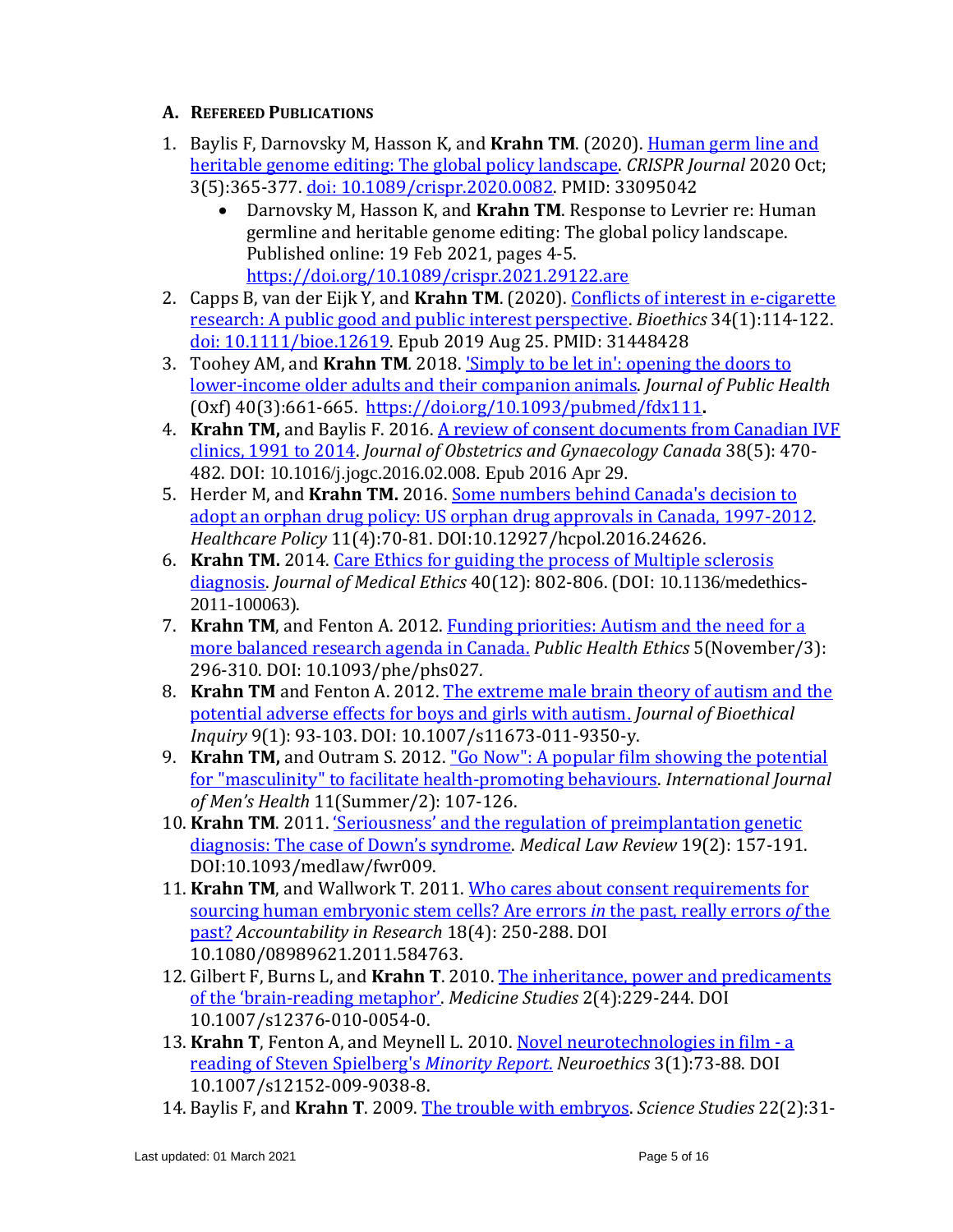54.

- 15. **Krahn T**, and Wong SI. 2009. [Preimplantation genetic diagnosis and reproductive](http://www.sciencedirect.com/science?_ob=ArticleURL&_udi=B986R-500S749-5&_user=1069263&_coverDate=12%2F31%2F2009&_rdoc=1&_fmt=high&_orig=search&_origin=search&_sort=d&_docanchor=&view=c&_acct=C000051270&_version=1&_urlVersion=0&_userid=1069263&md5=9ec8b0be)  [autonomy.](http://www.sciencedirect.com/science?_ob=ArticleURL&_udi=B986R-500S749-5&_user=1069263&_coverDate=12%2F31%2F2009&_rdoc=1&_fmt=high&_orig=search&_origin=search&_sort=d&_docanchor=&view=c&_acct=C000051270&_version=1&_urlVersion=0&_userid=1069263&md5=9ec8b0be) *Reproductive Biomedicine Online. Ethics Bioscience and Life Supplement*  19(2):34-42. DOI:10.1016/S1472-6483(10)60275-1.
- 16. **Krahn T**, and Fenton A. 2009. [Autism, empathy, and questions](http://onlinelibrary.wiley.com/doi/10.1111/j.1468-5914.2009.00402.x/full) of moral agency. *Journal for the Theory of Social Behaviour* 39(2): 145-166. DOI: 10.1111/j.1468- 5914.2009.00402.x.
- 17. **Krahn T**. 2009. [Preimplantation genetic diagnosis: Does age of onset matter](http://www.springerlink.com/content/v7182w7692v8mk65/)  [\(anymore\)?](http://www.springerlink.com/content/v7182w7692v8mk65/) *Medicine, Health Care and Philosophy* 12(2): 187-202. DOI10.1007/s11019-008-9171-x.
- 18. Reid L, and **Krahn T**. 2007. Minimal risk in Canada's *[Tri-Council Policy Statement](http://www.ncbi.nlm.nih.gov/pubmed/19702190)*. *Health Law Journal* 15: 469-513.
- 19. Fenton A, and **Krahn T**. 2007. [Autism, neurodiversity, and equality beyond the](http://www.jemh.ca/issues/v2n2/documents/JEMH_V2N2_Theme_Article2_Neurodiversity_Autism.pdf)  ['normal'](http://www.jemh.ca/issues/v2n2/documents/JEMH_V2N2_Theme_Article2_Neurodiversity_Autism.pdf). *Journal of Ethics in Mental Health* 2 (2): 1-6, online.
- 20. **Krahn T**. 2007. [Where are we going with preimplantation genetic diagnosis?](http://www.cmaj.ca/content/176/10/1445.full) *Canadian Medical Association Journal*. 176 (10): 1445-1446 (DOI: 10.1503/cmaj.061690).

# **B. BOOK CHAPTERS**

- 1. **Krahn TM**. 2014. *[Traumatic Brain Injury and the use of documentary narrative](http://link.springer.com/referenceworkentry/10.1007/978-94-007-4707-4_126)  [media to redress stigma.](http://link.springer.com/referenceworkentry/10.1007/978-94-007-4707-4_126)* Edited by J Clausen and N Levy. *[Handbook of Neuroethics](http://www.springer.com/social+sciences/applied+ethics/book/978-94-007-4706-7)*. New York: Springer: 1501-1524. DOI: 10.1007/978-94-007-4707-4\_126. (Print ISBN: 978-94-007-4706-7 | Online ISBN: 978-94-007-4707-4).
- 2. **Krahn T**. 2011. [The patient-physician journey to diagnosis:](https://www.researchgate.net/publication/283106724_The_patient-physician_journey_to_diagnosis_Go_now) *Go Now*. Chapter 9.4 in: Colt, H, Quadrelli, S, and LD Friedman (eds.). *[The Picture of Health: Medical](https://books.google.ca/books?id=UAyV-VweXhkC&printsec=frontcover&source=gbs_ge_summary_r&cad=0#v=onepage&q&f=false)  [Ethics and the Movies.](https://books.google.ca/books?id=UAyV-VweXhkC&printsec=frontcover&source=gbs_ge_summary_r&cad=0#v=onepage&q&f=false)* New York: Oxford University Press: 468-475. (ISBN13:9780199735365 | ISBN10: 0199735360).
- 3. Gilbert F, Burns L, and **Krahn T**. 2011. [The inheritance, power and predicaments](http://www.springerlink.com/content/4h640m347728253n/)  of the 'brain-[reading metaphor'](http://www.springerlink.com/content/4h640m347728253n/). *Medicine Studies* 2(4):229-244 (DOI 10.1007/s12376-010-0054-0). Reprinted as chapter 4 of *[Medical Imaging](http://www.steiner-verlag.de/titel/59027.html) and [Philosophy: Challenges, Reflections and Actions.](http://www.steiner-verlag.de/titel/59027.html)* Edited by H Fangerau, RK Chhem, I Müller and S-C Wang. 2012. Stuttgart, Germany: Franz Steiner Verlag: 81-102. (ISBN-10: 3515100466 | ISBN-13: 978-3515100465).

# **C. NON-REFEREED PUBLICATIONS**

- 1. **Krahn TM**, and Glannon W. 21 January 2016. *Wrinkles* [Fear of Alzheimer's and](https://impactethics.ca/2016/01/21/wrinkles-fear-of-alzheimers-and-aging/)  [aging.](https://impactethics.ca/2016/01/21/wrinkles-fear-of-alzheimers-and-aging/) *Impact Ethics.*
- 2. Meynell L, and **Krahn TM**. 2015. [Applying applied ethics –](http://www.dal.ca/content/dam/dalhousie/pdf/sites/noveltechethics/nte-Meynell%20&%20Krahn_Applying%20Applied%20Ethics.pdf) A suggestion for how to [move towards a more just university.](http://www.dal.ca/content/dam/dalhousie/pdf/sites/noveltechethics/nte-Meynell%20&%20Krahn_Applying%20Applied%20Ethics.pdf) *Focus* 23(3/Fall): 17-18.
- 3. Crozier GKC, and **Krahn TM**. 2015. [Ethical analyses of predictive brain implants](http://www.tandfonline.com/doi/abs/10.1080/21507740.2015.1094560)  [should be consistent with feminist interpretations of autonomy.](http://www.tandfonline.com/doi/abs/10.1080/21507740.2015.1094560) *American Journal of Bioethics for Neuroscience* 6(4): 48-49. DOI: 10.1080/21507740.2015.1094560.
- 4. Fenton A, and **Krahn T**. 2011. Book review of *[Disability Bioethics: Moral Bodies,](http://onlinelibrary.wiley.com/doi/10.1111/j.1527-2001.2011.01208.x/abstract)  [Moral Difference](http://onlinelibrary.wiley.com/doi/10.1111/j.1527-2001.2011.01208.x/abstract)* by JL Scully. *Hypatia* 26(3): 651-655 (DOI: 10.1111/j.1527- 2001.2011.01208.x).
- 5. Johnson LS, and **Krahn T**. 2010. [Intimate relationships and dementia](http://www.jemh.ca/issues/v5n1/documents/JEMH_Vol5_No1_Film_Review_Away_From_Her.pdf) an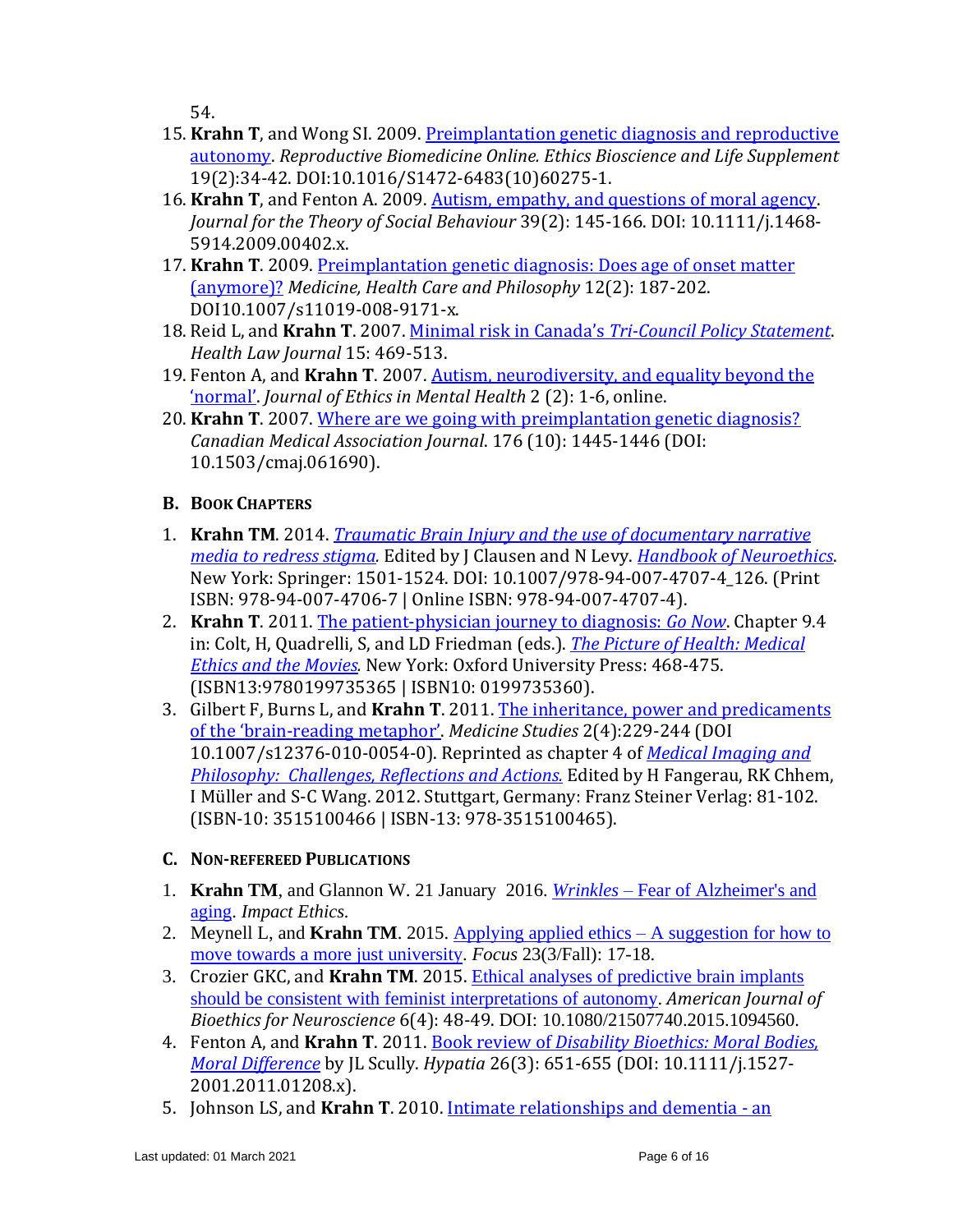[extended commentary on](http://www.jemh.ca/issues/v5n1/documents/JEMH_Vol5_No1_Film_Review_Away_From_Her.pdf) *Away from Her*. *Journal of Ethics in Mental Health*: 5(1)*:*  1-11, online.

- 6. Fenton A, and **Krahn T**. 2010. [Interrogating the boundary of human-level and T](http://www.tandfonline.com/doi/pdf/10.1080/21507741003699330)[moral status.](http://www.tandfonline.com/doi/pdf/10.1080/21507741003699330) *American Journal of Bioethics for Neuroscience*: 1(2): 61-63 (DOI: 10.1080/21507741003699330).
- 7. **Krahn T**. 2009. [Building understanding of schizophrenia: An extended](http://www.jemh.ca/issues/v4n2/documents/JEMH_Vol4_No2_Film_Reviews_Building_Understanding_of_Schizophrenia_Extended_Commentary_on_Th.pdf)  [commentary on](http://www.jemh.ca/issues/v4n2/documents/JEMH_Vol4_No2_Film_Reviews_Building_Understanding_of_Schizophrenia_Extended_Commentary_on_Th.pdf) *The Soloist*. *Journal of Ethics in Mental Health* 4(2): 1-8, online.
- 8. **Krahn T**. 2009. [Building a mental health ethics film series, building mental health](http://www.jemh.ca/issues/v4n1/documents/JEMH_Vol4_No1_Book_MediaReviews_Building_Mental_Health_Ethics_Film_Series_Apr09.pdf)  [ethics literacy.](http://www.jemh.ca/issues/v4n1/documents/JEMH_Vol4_No1_Book_MediaReviews_Building_Mental_Health_Ethics_Film_Series_Apr09.pdf) *Journal of Ethics in Mental Health* 4(1): 1-6, online. **Reprinted**. 2010. Mental health ethics literacy promoted through Dalhousie's film series. *PSR/RPS (Psychosocial Rehabilitation) Canada Express Newsletter* 6(1): 7-8.
- 9. **Krahn T**. 2009. Novel Tech Ethics. *SCRIPTed – [A Journal of Law, Technology and](https://script-ed.org/archive/volume-6/issue-63-534-775/) [Society](https://script-ed.org/archive/volume-6/issue-63-534-775/)* 6(3):741-746 (DOI: 10.2966/scrip.060309.741)*.*
- 10. Fenton A, and **Krahn T**. 2008. [Who's to regret, what's to regret?](http://www.informaworld.com/smpp/content~db=all?content=10.1080/15265160802015065) *American Journal of Bioethics* 8(2): 42-43 (DOI: 10.1080/15265160802015065).

# **D. REPORTS**

- 1. Krahn, TM. Author of ["Legal risks"](https://www.ncbi.nlm.nih.gov/books/NBK543092/), which is a subsection of the general "Ethics" section as authored by Reid, L. 2019. *[HPV Testing for Primary Cervical Cancer](https://pubmed.ncbi.nlm.nih.gov/31246380/)*  **Screening.** Toronto, ON: Canadian Agency for Drugs and Technologies in Health [Technology Assessment](https://www.cadth.ca/) (CADTH) – Medical Devices. PMID: 31246380. Bookshelf ID: [NBK543088](http://www.ncbi.nlm.nih.gov/books/nbk543088/)
- 2. Kirkland S, Patten S, **Krahn T,** Peddle S, and Gaspar M. 2014[. Exploring the](http://www.med.mun.ca/Airn2012/Create-Articles/-Exploring-the-Current-and-Future-Landscape-of--Co.aspx)  [landscapes of communicable diseases in Atlantic Canada.](http://www.med.mun.ca/Airn2012/Create-Articles/-Exploring-the-Current-and-Future-Landscape-of--Co.aspx) Halifax, NS: Public Health Agency of Canada, i-108.

# **E. PUBLICATIONS IN PREPARATION/REVIEW**

- 1. **Krahn TM**, and Baylis, F. Bioethics, health policy-making, and the market for lemons. Target journal: *Monash Bioethics Review.*
- 2. **Krahn TM.** Mitochondrial replacement therapy: missing and misplaced ethical concerns. Target journal: *Nature Biotechnology.*
- 3. **Krahn TM**. Imbalances in Canadian Institutes of Health Research funding for Down syndrome research. Possible target journals: *Health Policy*, or *Canadian Journal of Public Health*.

# **F. REFEREED CONFERENCE WORKSHOPS**

1. Kirkland S**,** Griffith L, Molnar-Szakacs I, and **Krahn TM.** Navigating the tides (of data): Research and training opportunities with the Canadian Longitudinal Study on Aging. Canadian Association on Gerontology Conference, Moncton, NB. 26 Oct 2019.

# **G. REFEREED CONFERENCE PRESENTATIONS**

2. Kirkland S**,** Griffith L, Beckett J, **Krahn TM**, Makara K, Wolfson C, and Raina P. Using proxies to extend opportunities for research participation in the Canadian Longitudinal Study on Aging. Canadian Association on Gerontology Conference,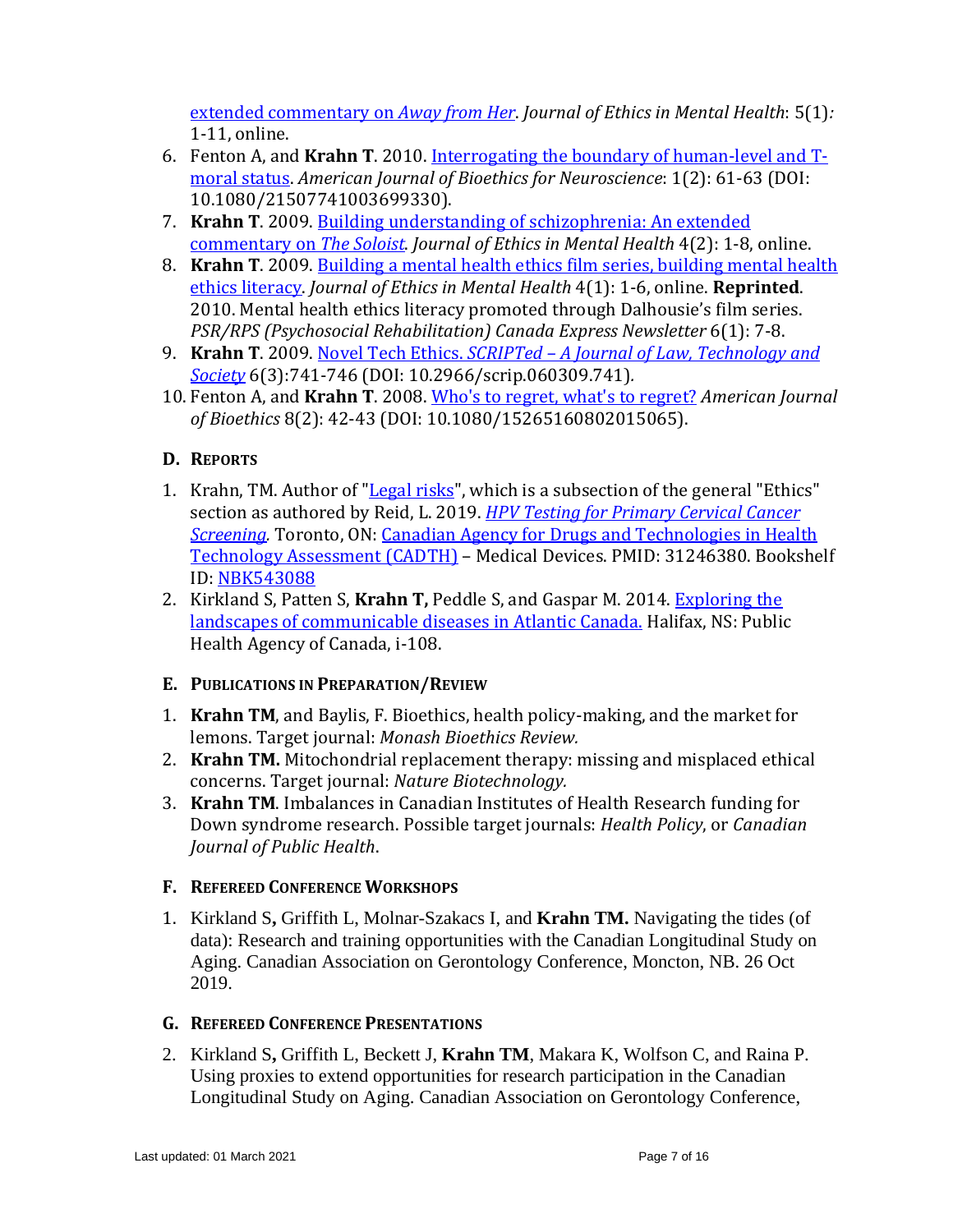Moncton, NB. 26 Oct 2019.

- 3. **Krahn, TM**, Austen, J, & Uher, R**.** Lessons from genetic counselling and a public education initiative on cannabis use, genetics, and mental illness. *Canadian Bioethics Society*. 25 May 2017, Halifax NS.
- 4. **Krahn TM**. Quality concerns and problems with support for bioethics research. *Canadian Bioethics Society*. 25 May 2017, Montréal, QC.
- 5. Fenton A, Meynell L, Peña-Guzmán D, and **Krahn TM**. Considering the perspectives of non-human animals in research ethics: Panel on science, society, and the philosophical animal. *Canadian Bioethics Society.* 26 May 2016, Toronto ON.
- 6. Meynell L, and **Krahn TM.** Lessons from the Dalhousie Dentistry scandal on ethics capacity building and moral literacy. *Canadian Bioethics Society.* 26 May 2016, Toronto ON.
- 7. **Krahn T.** Down Syndrome and rightful expectations for a more balanced research agenda in Canada. *Canadian Bioethics Society.* 29 May 2015, Winnipeg MB.
- 8. **Krahn T**. Disclosure elements and the documentation of informed consent in Canadian IVF clinics: 1991 and 2014. *Canadian Bioethics Society.* 29 May 2015, Winnipeg MB.
- 9. **Krahn T,** Fenton A, and Baylis F. Quality uncertainty, information asymmetry and defeated expectations: Bioethics and the market in lemons. *Canadian Bioethics Society.* 27 May 2015, Winnipeg MB.
- 10. **Krahn T**, Fenton A, and Baylis, F**.** Bioethics and the market in lemons. *American Society of Bioethics and Humanities*, 19 October 2014, San Diego, CA.
- 11. **Krahn T.** Imbalances in Canada's Down syndrome research agenda. *American Society of Bioethics and Humanities*, 16 October 2014, San Diego, CA.
- 12. **Krahn T,** Herder M, and Grentz K. The many dimensions of access to "Orphan Drugs" in Canada: Past, present, and future. *Canadian Bioethics Society.* 29 May 2014, Vancouver BC.
- 13. **Krahn T**, and Kayali, T. Preimplantation genetic diagnosis: Why Canadians should care about national oversight. *American Society of Bioethics and Humanities*. 27 Oct 2013, Atlanta, GA.
- 14. **Krahn T**, and Kayali, T. Regulating preimplantation genetic diagnosis in Canada: Why regulatory oversight matters. *Canadian Bioethics Society.* 31 May 2013, Banff, AB.
- 15. **Krahn T.** Care ethics for guiding the process of Multiple sclerosis diagnosis. *Canadian Bioethics Society.* 3 June 2011, St. John, NB.
- 16. **Krahn T** and Fenton A. Autism and the need for a balanced research agenda in Canada. A diversity of needs, a diversity of goals. *Canadian Bioethics* Society. 2 June 2011, St. John, NB.
- 17. **Krahn, T.** Care ethics as a guide to the process of Multiple Sclerosis diagnosis. *Brain Matters II*. 27 May 2011, Montréal, QC.
- 18. Wallwork TE, and **Krahn T**. Who cares about consent requirements for sourcing stem cells? Are errors *in* the past, really errors *of* the past? *American Society for Bioethics and* Humanities. 23 October 2010, San Diego CA.
- 19. **Krahn T**. Building mental health ethics literacy. *Communication, Medicine and Ethics*. 29 June 2010, Boston MA.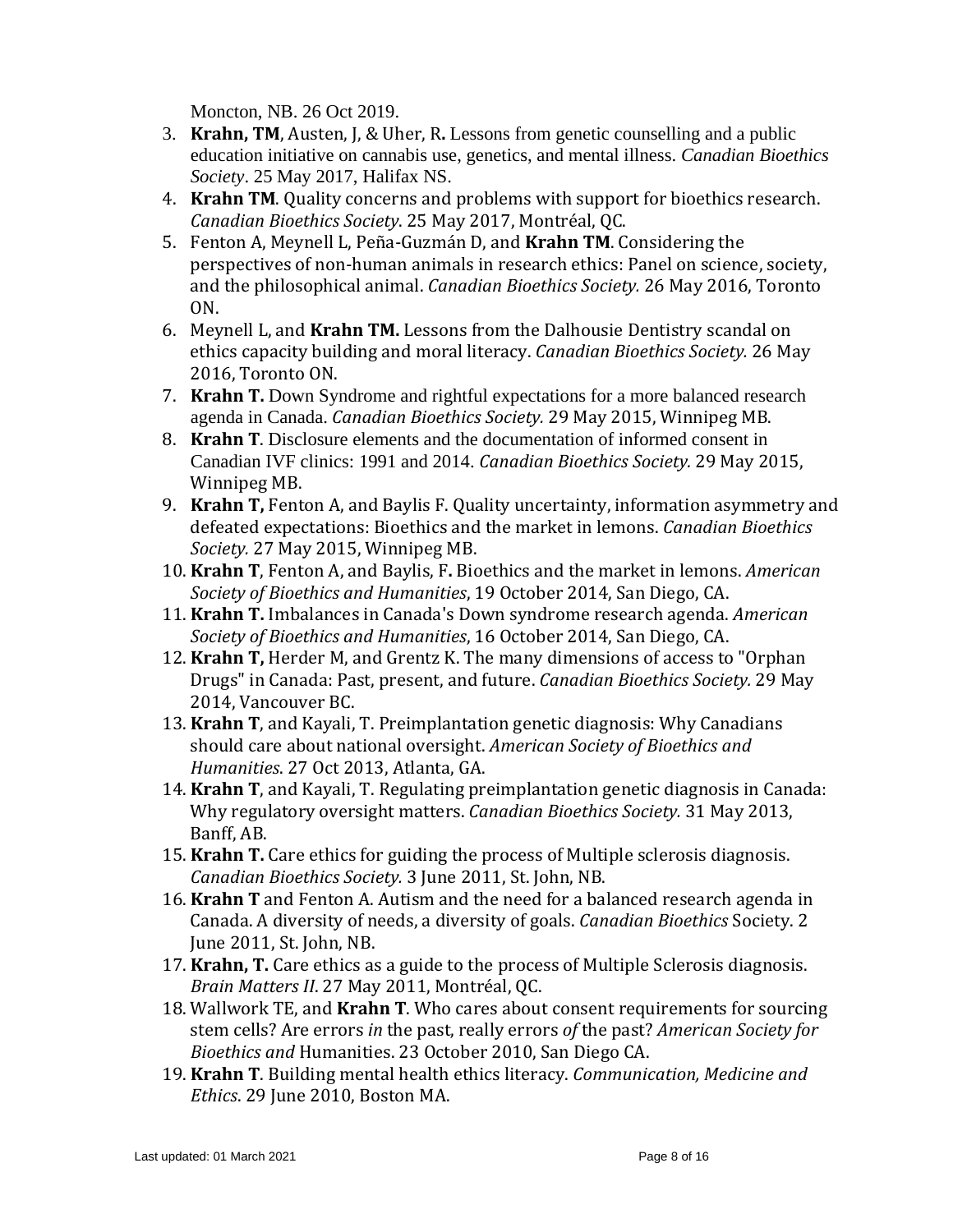- 20. **Krahn T**, and Fenton A. 'Sexing the brain': Autism and gender. *American Society for Bioethics and Humanities*. 16-18 October 2009, Washington DC.
- 21. Fenton A, and **Krahn T**. 'Sexing the Brain': Autism and gender. *Brain Matters Conference*. 25 September 2009, Halifax NS. \*Trainee prize for outstanding presentation (\$1000).
- 22. Gilbert F, and **Krahn T**. [Neuroethics: Why responsibility doesn't matter and](http://philosophie.ch/sopha2009/?p=39)  [criminal psychopaths.](http://philosophie.ch/sopha2009/?p=39) *Congrès triennal de la Société de Philosophie Analytique*. 2-5 September 2009, Geneva, Switzerland.
- 23. **Krahn T**, Fenton A, and Meynell L. Novel neurotechnologies in film A reading of the *Minority Report. Biennial Film and History Conference*: *Film and Science – Fictions, Documentaries, and Beyond.* 30 October – 2 November 2008, Chicago IL.
- 24. **Krahn T**. Preimplantation genetic diagnosis: Does age of onset matter anymore? *International Conference on the 'Healthy' Embryo*. 13-16 November 2007, London ON.
- 25. **Krahn T**. Preimplantation genetic diagnosis and the course of social justice. *International Society for In Vitro Fertilization*. 15-19 September 2007, Montreal QC.
- 26. **Krahn T**. Security or survival? Prenatal diagnosis and justice for affected communities. *Canadian Bioethics Society*. 31 May – 1 June 2007, Toronto ON.
- 27. **Krahn T**. Preimplantation genetic diagnosis and the course of social justice. *Fourth International Conference on Ethical Issues in Biomedical Engineering*. 18 April 2007, SUNY Polytechnic Institute, New York NY. Abstract published in 2007 *International Journal of Medical Implants and Devices* 2(1): 28-29.
- **H. CONFERENCE PRESENTATION ABSTRACTS IN REVIEW**

#### **I. REFEREED CONFERENCE POSTERS**

- 1. **Krahn TM**, Kaposy C, and Herder M. Justice concerns and investigating questions of funding bias in Down syndrome research at the Canadian Institutes of Health Research. *Canadian Bioethics Society annual conference.* 24-25 May 2018. Halifax NS.
- 2. **Krahn TM**. Assessing the disclosure elements of IVF consent forms used in Canadian reproductive centres: 1991 and 2014. *Canadian Fertility and Andrology Society Annual Meeting*. 2 October 2015. Halifax, NS.
- 3. Patten S, Kirkland S, **Krahn T**, Peddle S, and The CD Landscape Advisory Committee. [Ready, set, …integrate! The Landscape of](http://www.google.ca/url?sa=t&rct=j&q=&esrc=s&source=web&cd=4&ved=0CC8QFjAD&url=http%3A%2F%2Fwww.cahr-acrv.ca%2Fcontent%2Fuploads%2F2012%2F10%2FCAHR-2014-Abstract-Book.pdf&ei=5Ij2U4P_Nc-fyATR4IG4BA&usg=AFQjCNEIFLdqOHthbnwAR2PMDbvfok8G1w&bvm=bv.73373277,d.aWw&cad=rja) STBBI service delivery in [Atlantic Canada.](http://www.google.ca/url?sa=t&rct=j&q=&esrc=s&source=web&cd=4&ved=0CC8QFjAD&url=http%3A%2F%2Fwww.cahr-acrv.ca%2Fcontent%2Fuploads%2F2012%2F10%2FCAHR-2014-Abstract-Book.pdf&ei=5Ij2U4P_Nc-fyATR4IG4BA&usg=AFQjCNEIFLdqOHthbnwAR2PMDbvfok8G1w&bvm=bv.73373277,d.aWw&cad=rja) *Canadian Association for HIV Research*. 1-4 May 2014. St. John's, NL. Abstract published in *Canadian Journal of Infectious Diseases and Medical Microbiology* 25 (Suppl. A): 99A. [Poster P193].
- 4. **Krahn TM.** Dealing with uncertainty: Care ethics and the path to Multiple sclerosis diagnosis. *American Society of Bioethics and Humanities*. 24-25 October 2013. Atlanta, GA.
- 5. **Krahn T**, and Fenton A. Public funding of autism research as well as services and supports: The need for balance. *Brain Matters II*. 26 May 2011, Montréal, QC. \*Second prize winner for trainee awards for best conference poster.
- 6. **Krahn T.** ["Seriousness" and the regulation of preimplantation genetic diagnosis:](http://www.rbmojournal.com/article/S1472-6483%2810%2962362-0/pdf)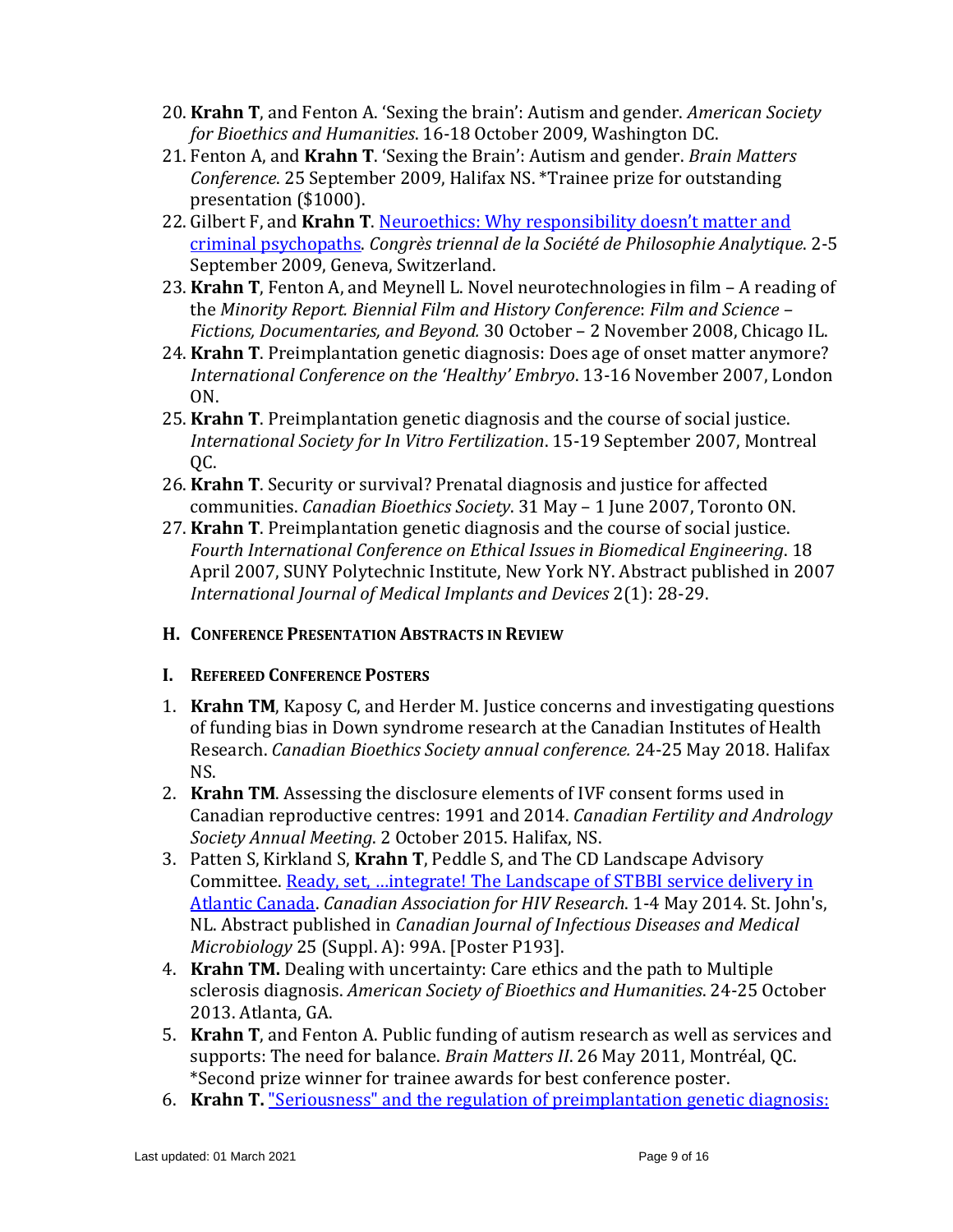[the case of Down's syndrome.](http://www.rbmojournal.com/article/S1472-6483%2810%2962362-0/pdf) 10th International Congress on Preimplantation Genetic Diagnosis. 05-08 May 2010, Montpellier, France. Accepted for presentation; declined. Abstract published in *Reproductive BioMedicine Online*, Volume 20, Supplement 1, S.38 (P.46). DOI: [http://dx.doi.org/10.1016/S1472-](http://dx.doi.org/10.1016/S1472-6483%2810%2962362-0) [6483\(10\)62362-0](http://dx.doi.org/10.1016/S1472-6483%2810%2962362-0)

- 7. Wallwork T, and **Krahn T.** [Stem cell compliance on consent: rules and reality.](http://ac.els-cdn.com/S1472648310623656/1-s2.0-S1472648310623656-main.pdf?_tid=67052762-f335-11e4-9615-00000aacb360&acdnat=1430837321_c7e736361475f618a44a2d9fc2271e8f) 10th International Congress on Preimplantation Genetic Diagnosis. 05-08 May 2010, Montpellier, France. Accepted for presentation; declined. Abstract published in *Reproductive BioMedicine Online*, Volume 20, Supplement 1, S.39 (P.49). DOI[: http://dx.doi.org/10.1016/S1472-6483\(10\)62365-6](http://dx.doi.org/10.1016/S1472-6483%2810%2962365-6)
- 8. **Krahn T**. Preimplantation genetic diagnosis: Does age of onset matter (anymore)? *Genetics and the Future of Medicine*: Gairdner Foundation 50th anniversary. 2 October 2009, Halifax NS.
- 9. Fenton A, and **Krahn T**. Justice and Autism: Balancing public investments in research futures with the need for immediate and sustained services and supports. *Canadian Bioethics Conference*. 11-14 June 2009, Hamilton ON.
- 10. **Krahn T**, Fenton A, and Meynell L. [Neuroethics considerations and](http://www.informaworld.com/smpp/content~content=a907481709~db=all) *Minority [Report](http://www.informaworld.com/smpp/content~content=a907481709~db=all)*. *First Annual meeting of the Neuroethics Society*. 13-14 November 2008, AAAS Headquarters, Washington DC. Abstract available at: *American Journal of Bioethics* 9(1): 58.
- 11. **Krahn T**, and Wong SI. Preimplantation genetic diagnosis and reproductive autonomy. *Canadian Bioethics Society*. 18-21 June 2008, St. John's NL.
- 12. **Krahn T**. Preimplantation genetic diagnosis: Does age of onset matter (anymore)? *International Society for In Vitro Fertilization*. 15-19 September 2007, Montreal OC.
- 13. **Krahn T**, and Baylis F. Preimplantation genetic diagnosis and the ethics of BRCA 1 and 2 and HNPCC genes. *Canadian Fertility and Andrology Society Annual Meeting*. 15-18 November 2006, Ottawa ON.

# **J. INVITED PRESENTATIONS**

- 1. **Krahn T.** Down syndrome and rightful expectations for a more balanced research agenda in Canada. *Works in Progress*, Department of Bioethics, Dalhousie University. 12 June 2017, Halifax NS.
- 2. **Krahn T.** Autism and Down syndrome research: funding priorities? *7th JEMH Conference on Ethics in Mental Health*. 11 June 2015, Cobourg ON.
- 3. **Krahn T.** Exploring the landscapes of communicable diseases in Atlantic Canada: preliminary findings of quantitative data research. Regional Atlantic AIDS Network annual meeting. 11 March 2014, Halifax NS.
- 4. **Krahn T.** Is PGD for late-onset conditions problematic? The case of embryo testing for BRCA 1 and 2. *BRCA gene research and medical practices: A comparative transnational social science workshop*. *BRCA Network*. 15-16 December 2011, Brocher Foundation, Geneva, Switzerland.
- 5. **Krahn T.** The presentation of neurotechnologies in *Minority Report*. Introductory lecture for special open event of History of Science and Technology Programme course, *Science Fiction in Film* (HSTC 2500). Organized by Prof. Stephen Snoeblen. 21 November 2011, University of King's College, Halifax NS.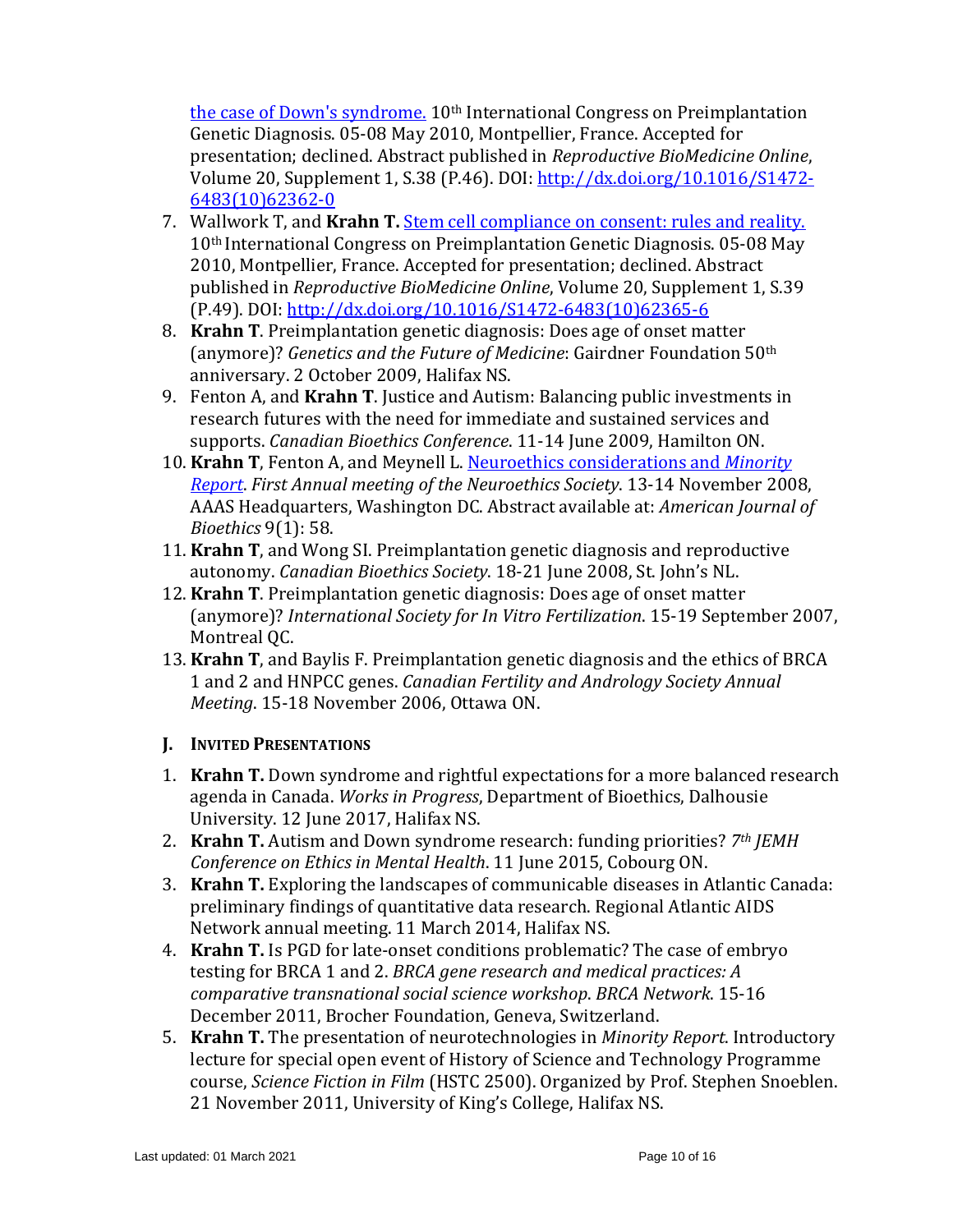- 6. **Krahn T.** Is PGD for late-onset conditions problematic? *Works in Progress*, Department of Bioethics, Dalhousie University. 17 October 2011, Halifax NS.
- 7. **Krahn T** and Fenton A. Funding priorities Autism and the need for a more balanced research agenda in Canada. *Works in Progress*, Department of Bioethics, Dalhousie University. 16 May 2011, Halifax NS.
- 8. **Krahn T.** Uses of the brain-reading metaphor: Early modern science to neuroscience . *Braving the Brain 2: Ethical Issues in Neuroscience.* Ethics Mini Symposium, Novel Tech Ethics, Faculty of Medicine, Dalhousie University. 11 May 2011, Halifax NS.
- 9. **Krahn T**. Dealing with uncertainty: Care ethics and the road to Multiple Sclerosis diagnosis. *Works in Progress*. Department of Bioethics, Dalhousie University. 21 June 2010, Halifax NS.
- 10. **Krahn T**. Metaphors, social justice and preimplantation genetic diagnosis. Department of Bioethics, Dalhousie University. 21 January 2009, Halifax NS.
- 11. **Krahn T**, Fenton A, and Meynell L. Neuroethics considerations and *Minority Report*. *NRC-IBD (Atlantic) Scientific Poster Session: Advances in Biomedical Imaging Conference*. 8 October 2008, Halifax NS.
- 12. **Krahn T**. Professional ethics. Presented to the student body and Faculty of Architecture and Planning, Dalhousie University. 31 October 2006, Halifax NS.
- 13. **Krahn T**. Kant's Copernican revolution. Guest lecture for PHI-1001/6, University of Winnipeg. 21 November 1991, Winnipeg MB.
- 14. **Krahn T**. Hume's theory of ideas and impressions. Guest lecture for PHI-2003/3 History of Philosophy: Early Modern, University of Winnipeg. 6 March 1991, Winnipeg MB.

# **VII. CONTRIBUTIONS TO ACADEMIC AND COMMUNITY SERVICE**

# **A. RESPONSES TO PUBLIC CONSULTATIONS ON HEALTH RESEARCH POLICIES AND GUIDELINES**

- 1. **Krahn T**. Review and proposed revisions of the use of definitions: Response to Draft 2nd edition of TCPS, pp.1-10. Submission to *Interagency Advisory Panel on Research Ethics (PRE).* 26 February 2010.
- 2. Baylis F, and **Krahn T**. Proposed revisions: Draft 2nd edition TCPS, ch.12 'Human tissue', pp.19-25. Submission to *Interagency Panel on Research Ethics (PRE).* 6 March 2009.
- 3. Reid L, and **Krahn T**. Submission to *Interagency Panel on Research Ethics (PRE). ProGroup* consultation on *Proportionate Review of Ethics Research Involving Human*. 22 March 2006.

# **B. INTERVIEWS AND MEDIA**

- 1. TEXT: Barnard E. (8 Janauary 2016). Still Alice [views from the inside of Alzheimer's.](http://www.dal.ca/sites/noveltechethics/news-events/PastEvents/2016/01/09/still_alice___views_from_the_inside_of_alzheimer_s.html) *Halifax Chronicle Herald.*
- 2. TEXT: Collier R. [Screening embryos may lead to stigma.](http://www.ncbi.nlm.nih.gov/pmc/articles/PMC3381753/) *CMAJ* 184(9):E455-E456. DOI: [10.1503/cmaj.109-4177](http://dx.doi.org/10.1503%2Fcmaj.109-4177)

# **C. COMMITTEES**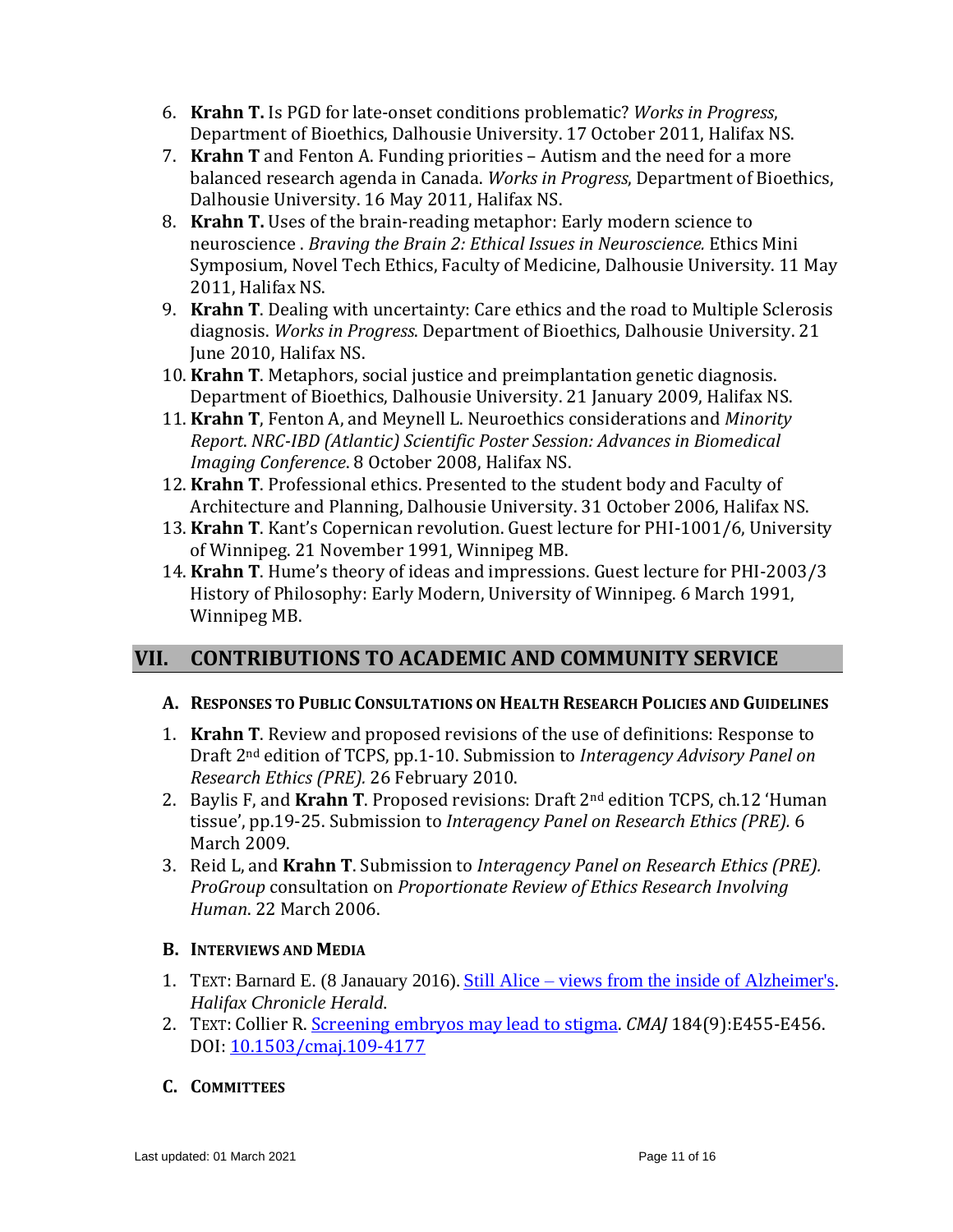- 1. Maritime SPOR (Strategy for Patient-Oriented Research) Support Unit.
	- Scientific Advisory Committee. 2013 2015.
	- Patient Engagement, Sub-Committee. 2013 2015.
- 2. Ottawa Carleton region, Social services agencies' support group dealing with issues of sexuality for persons with disabilities. Tamir Foundation representative. 2004-2005, Ottawa ON.
- 3. Chair of Policy and Procedure Committee. Tamir Foundation. 2003-2005, Ottawa ON.
- 4. Special Policy Review Committee on matters of sexuality and enhancing relationships for persons with disabilities. Tamir Foundation. 2003, Ottawa ON.
- 5. Department of Philosophy representative, Library Committee, University of Winnipeg. 1997-2000, Winnipeg MB

#### **D. PROFESSIONAL JOURNALS**

*Contributing Editor*, [Journal of Ethics in Mental Health.](http://www.jemh.ca/) McMaster University.

*Peer reviewer* for:

- *American Journal of Bioethics for Neuroscience.* Taylor-Francis.
- *Bioethics Journal of the International Association of Bioethics*. Wiley-Blackwell.
- *Journal of Ethics in Mental Health. McMaster University.*
- *Kennedy Institute of Ethics Journal*. Johns Hopkins University Press
- *Scandinavian Journal of Psychology*. Wiley-Blackwell.

#### **E. SESSION CHAIR**

**Krahn T**. "Contextualizing Hume as a practical moralist" presented by Colin Heydt. 36th International Hume Conference. 6 August 2009. Halifax NS.

# **VIII. HEALTH AND ETHICS EDUCATION**

#### **A. PRESENTER**

- Film screening and panel discussion. *[Shameless: the art of disability](https://www.dal.ca/sites/noveltechethics/news-events/PastEvents/2014/12/01/shameless.html)*. Exploring [Ethics through Film.](https://www.dal.ca/sites/noveltechethics/news-events/PastEvents/2014/12/01/shameless.html) Novel Tech Ethics, Faculty of Medicine, Dalhousie University in collaboration with Alderney Gate Public Library. 01 December 2014. Dartmouth, NS.
- Film screening and panel discussion. *[Strategies of hope: a](https://rsc-src.ca/sites/default/files/pdf/RSC%20Open%20Academy_Final%20Report_Strategies%20of%20Hope_June2014_3.pdf) collaborative [documentary project by the Nova Scotia Rehabilitation Centre's Acquired Brain](https://rsc-src.ca/sites/default/files/pdf/RSC%20Open%20Academy_Final%20Report_Strategies%20of%20Hope_June2014_3.pdf)  [Injury Program and Ariella Pahlke.](https://rsc-src.ca/sites/default/files/pdf/RSC%20Open%20Academy_Final%20Report_Strategies%20of%20Hope_June2014_3.pdf)* Novel Tech Ethics, Faculty of Medicine, Dalhousie University and Royal Society of Canada Atlantic Open Academy. 25 June 2014. Halifax, NS.

# **B. MODERATOR**

- Table discussion. *Hip not Hep Action Plan.* Conference HepNS' Hep C Prevention [Programs for Youth in Atlantic Canada.](http://www.hepns.ca/Downloads/Newsletter/Current.pdf) Hepatitis Outreach Society. 14-15 November 2013. Dartmouth, NS.
- Film screening and public discussion. *Who's afraid of designer babies?* (The use of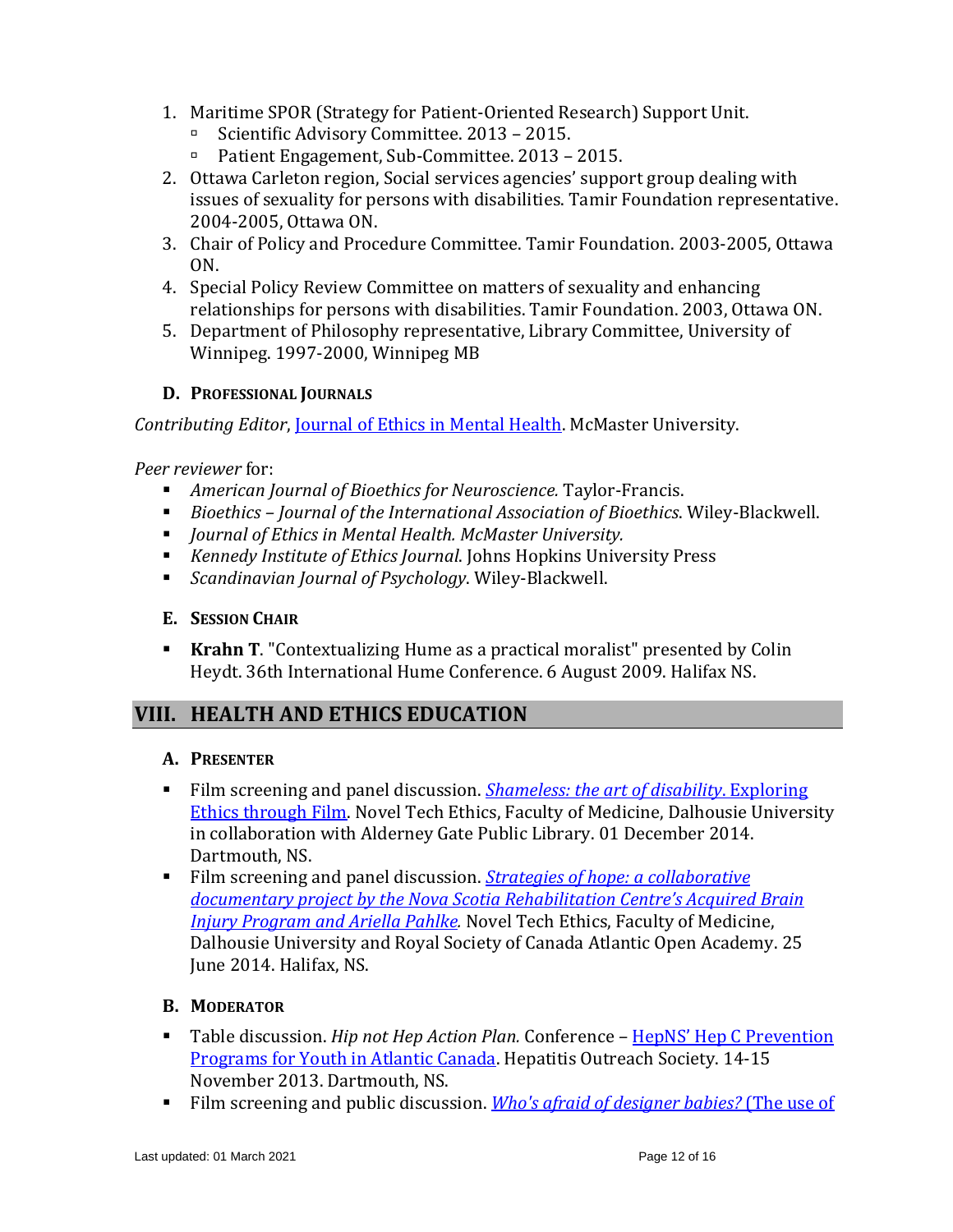[preimplantation genetic diagnosis to create a 'saviour' sibling.\)](https://www.dal.ca/sites/noveltechethics/news-events/PastEvents/2013/10/01/who_s_afraid_of_designer_babies_.html) Novel Tech Ethics, Faculty of Medicine, Dalhousie University and Halifax Public Libraries. 01 October 2013. Halifax NS.

Panel discussion. Neuroimaging technologies: Promises and issues. Brain Awareness Week. Situating Science Cluster, Atlantic Node and Dalhousie Neuroscience Institute. SSHRC: King's College, Dalhousie University, St. Mary's University. 16 March 2011. Halifax NS.

### **C. LEAD ORGANIZER**

- 1. Workshops
	- [Human gene editing: At the cutting edge.](https://www.dal.ca/sites/noveltechethics/news-events/PastEvents/2016/11/28/human_gene_editing__at_the_cutting_edge.html) CIHR Café Scientifique Program and Novel Tech Ethics, Faculty of Medicine, Dalhousie University and RSC Atlantic Open Academy Program and Canadian Women in STEM. 28 November 2016. Halifax NS.
	- Model systems strategic research network: Developing an ethics framework for the design of pre-clinical stem cell research. CIHRsponsored and Novel Tech Ethics, Faculty of Medicine, Dalhousie University. February 2006. Halifax NS.
- 2. Café Scientifiques
	- □ Can't you hear that lonesome whistle blow? Why medical researchers stay [silent about dangers to human subjects.](https://www.dal.ca/sites/noveltechethics/news-events/PastEvents/2017/10/19/why_medical_researchers_stay_silent_about_dangers_to_human_subjects.html) Canada Research Chairs sponsored Café Scientifique. 19 October 2017. Halifax NS.
	- ['Fixing' the human genome: Promises and Pitfalls](https://www.dal.ca/sites/noveltechethics/news-events/PastEvents/2017/01/23/_fixing__the_human_genome__promises___pitfalls.html)*.* CIHR Café Scientifique Program. 23 January 2017. Halifax NS.
	- *[Immunology: Arthritis, transplants and](http://www.centerforvaccinology.ca/documents/CafeScientifique_WorldImmunologyDay_29April2013_7-9PMDurtyNellysHalifax_POSTER.pdf) vaccines*. CIHR Human Immunology Network, Dalhousie University. 29 April 2013. Halifax NS.
	- <sup>n</sup> [Autism: Research priorities and the public purse.](https://www.dal.ca/sites/noveltechethics/news-events/PastEvents/2009/02/16/autism__research_priorities_and_the_public_purse.html) CIHR Café Scientifique Program. 18 February 2009. Halifax NS.
- 3. Public talks
	- [Conversations with my mother](https://www.dal.ca/sites/noveltechethics/news-events/PastEvents/2017/01/23/conversation_with_my_mother.html) by Françoise Baylis. Novel Tech Ethics, Faculty of Medicine, Dalhousie University and Alzheimer's Society of Nova Scotia. 23 January 2017, Halifax NS.
	- The [Alzheimer enigma in an aging world](https://www.dal.ca/sites/noveltechethics/news-events/PastEvents/2016/01/25/the_alzheimer_enigma_in_an_aging_world.html) by Margaret Lock. RSC Atlantic Open Academy Program and Novel Tech Ethics, Faculty of Medicine, Dalhousie University. 25 January 2016. Halifax Central Library, Halifax NS.
	- □ [Tales from the script](https://www.dal.ca/sites/noveltechethics/news-events/PastEvents/2010/01/13/tales_from_the_script.html) by Dr. Michael Oldani. Novel Tech Ethics, Faculty of Medicine, Dalhousie University. 31 January 2010. Halifax NS.
	- [Technologically shaping selves:](https://www.dal.ca/sites/noveltechethics/news-events/PastEvents/2009/09/23/technologically_shaping_selves.html) Ethics and the pursuit of enhancement by Dr. Erik Parens. Novel Tech Ethics, Faculty of Medicine, Dalhousie University. 23 September 2009. Halifax, NS.
	- <u>Funding for neuroscience research</u>. Who should pay? How? Why? by Dr. Jason Scott Robert. Novel Tech Ethics, Faculty of Medicine, Dalhousie University. 29 April 2009. Halifax NS.
	- □ [Lessons from the injured brain: Bioethics meets neuroscience](https://www.dal.ca/sites/noveltechethics/news-events/PastEvents/2008/09/25/lessons_from_the_injured_brain.html) by Dr.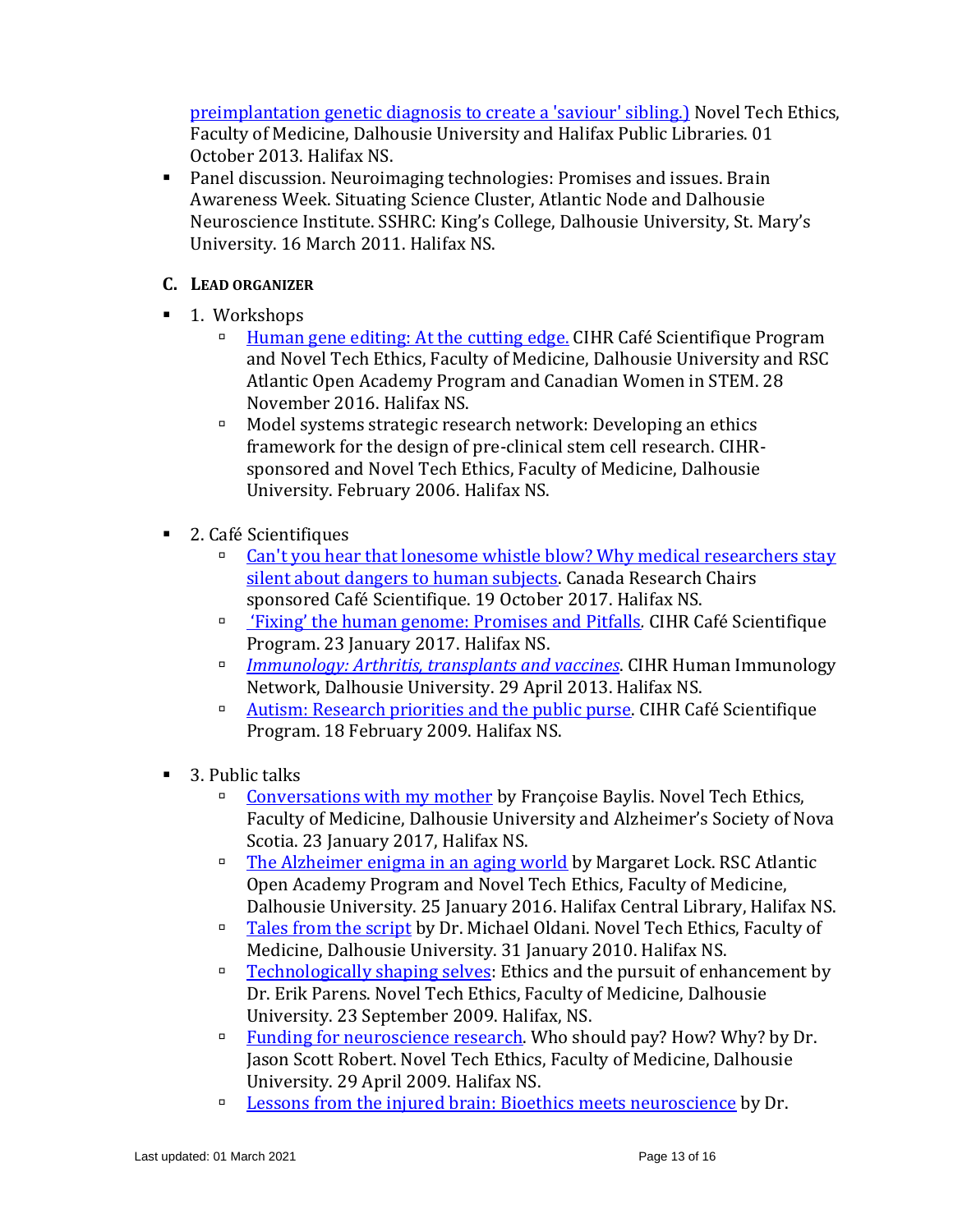Joseph Fins. Novel Tech Ethics, Faculty of Medicine, Dalhousie University. 25 September 2008. Halifax NS.

- <u>**[Stem cell research: The buying and selling of human eggs](https://www.dal.ca/sites/noveltechethics/news-events/PastEvents/2007/09/25/stem_cell_research.html) by Dr. Françoise**</u> Baylis. Novel Tech Ethics, Faculty of Medicine, Dalhousie University and The Discovery Centre. 25 September 2007. Halifax NS.
- □ Cyborgs, ratbots and [bionic humans: Wiring brains to machines](https://www.dal.ca/sites/noveltechethics/news-events/PastEvents/2007/05/09/cyborgs__ratbots___bionic_humans.html) by Dr. Jason Scott Robert. Novel Tech Ethics, Faculty of Medicine, Dalhousie University. 9 May 2007. Halifax NS.
- **■** [Building better brains: The ethics of cognitive enhancement](https://www.dal.ca/sites/noveltechethics/news-events/PastEvents/2007/03/08/building_better_brains.html) by Dr. Paul Root Wolpe. Novel Tech Ethics, Faculty of Medicine, Dalhousie University. 8 March 2007. Halifax NS.
- **[Human guinea pigs: protecting the patient in medical research](https://www.dal.ca/sites/noveltechethics/news-events/PastEvents/2006/09/14/human_guinea_pigs.html) by Dr. Mark** Bernstein. Novel Tech Ethics, Faculty of Medicine, Dalhousie University and Discovery Centre. 14 September 2006. Halifax NS.
- 4. Public Forums and Symposia
	- **□** [Drugging for success: Students, smart drugs and](https://www.dal.ca/sites/noveltechethics/news-events/PastEvents/2007/02/28/drugging_for_success.html) schools. Novel Tech Ethics, Faculty of Medicine, Dalhousie University and Discovery Centre. 28 February 2007. Halifax NS.
- 5. Film Series
	- **[Pushing boundaries: a film series about what we owe other animals.](https://www.dal.ca/sites/noveltechethics/news-events/PastEvents/2018/01/22/pushing_boundaries__a_film_series_about_what_we_owe_other_animals.html) Novel** Tech Ethics, Faculty of Medicine, Dalhouaie University and Halifax Central Library. 22, 29 January & 5 February 2018.

# **D. MODERATOR AND LEAD ORGANIZER**

- 1. Café Scientifiques
	- [Choosing Down syndrome: why more people should choose to have](https://www.dal.ca/sites/noveltechethics/news-events/PastEvents/2018/03/19/choosing_down_syndrome__why_more_people_should_choose_to_have_children_with_down_syndrome.html)  [children with Down syndrome.](https://www.dal.ca/sites/noveltechethics/news-events/PastEvents/2018/03/19/choosing_down_syndrome__why_more_people_should_choose_to_have_children_with_down_syndrome.html) RSC Atlantic Open Academy Program and Novel Tech Ethics, Faculty of Medicine, Dalhousie University. 19 March 2018. Halifax NS.
	- <sup>□</sup> ["Highs and lows": Cannabis use, genetics and mental illness.](https://www.dal.ca/sites/noveltechethics/news-events/PastEvents/2017/11/27/_highs___lows___cannabis_use__genetics____mental_illness.html) RSC Atlantic Open Academy Program and Novel Tech Ethics, Faculty of Medicine, Dalhousie University. 17 November 2017. Halifax NS.
	- □ Genes and environment: Children and youth at risk for mental health [problems.](http://www.dal.ca/sites/noveltechethics/news-events/PastEvents/2014/04/16/genes___environment__children___youth_at_risk__caf___scientifique.html) CIHR Café Scientifique Program and Novel Tech Ethics, Faculty of Medicine, Dalhousie University. 16 April 2014. Halifax NS.
	- **[The future of Down syndrome research: Defining the Canadian agenda.](http://www.dal.ca/sites/noveltechethics/news-events/PastEvents/2013/03/21/the_future_of_down_syndrome_research__cihr_cafe_scientifique.html)** CIHR Café Scientifique Program and Novel Tech Ethics, Faculty of Medicine, Dalhousie University. 21 March 2013. Halifax NS.
	- [Should youth hockey be safer? Treating and preventing concussion.](http://www.dal.ca/sites/noveltechethics/news-events/PastEvents/2011/11/21/should_youth_hockey_be_safer__cihr_cafe_scientifique.html) CIHR Café Scientifique Program and Novel Tech Ethics, Faculty of Medicine, Dalhousie University. 21 November 2011. Dartmouth NS.
- 2. Public forum
	- □ [Designing the genes of future generations: A public](https://www.dal.ca/sites/noveltechethics/news-events/PastEvents/2008/05/07/designing_the_genes_of_future_generations.html) forum on assisted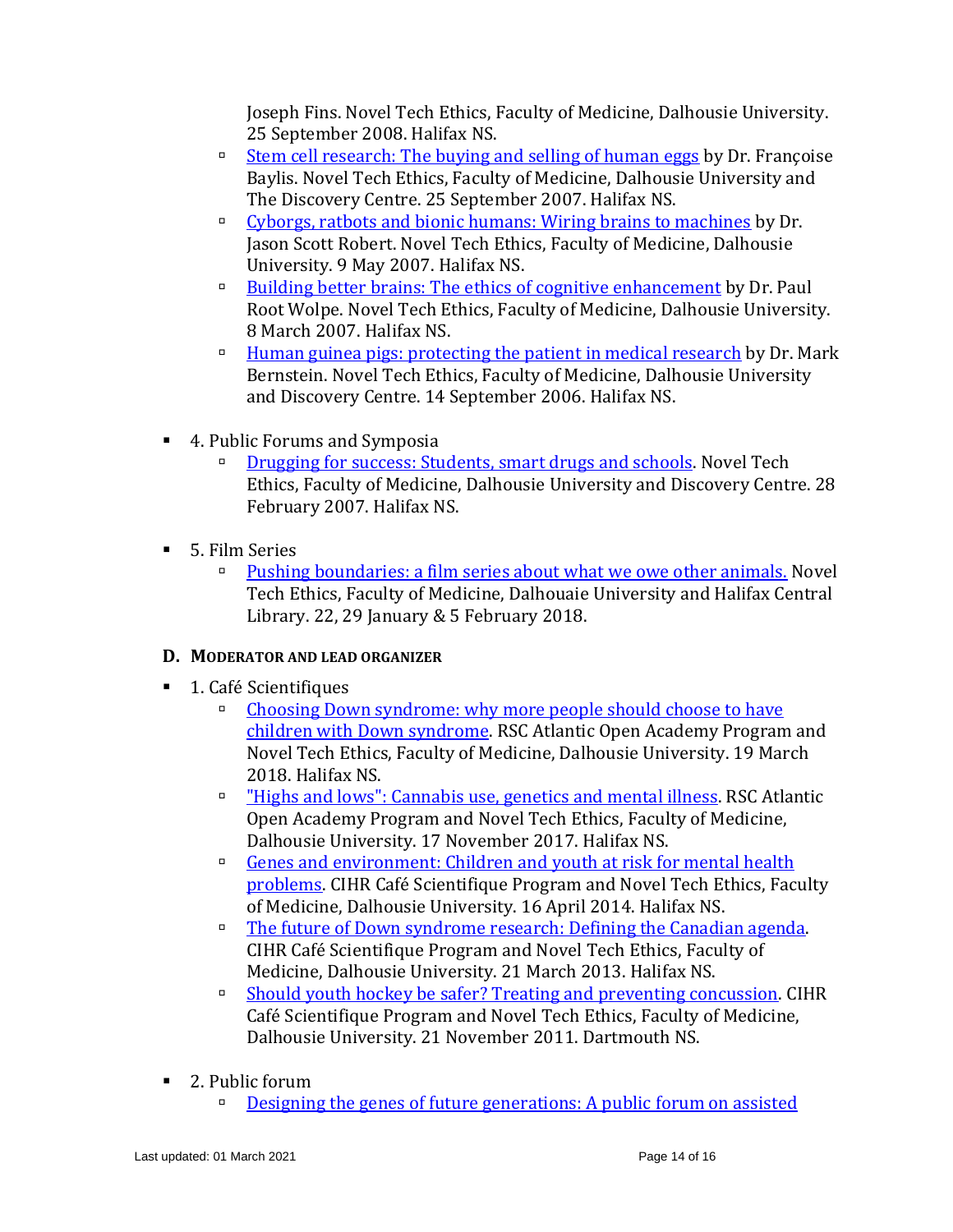[human reproduction and](https://www.dal.ca/sites/noveltechethics/news-events/PastEvents/2008/05/07/designing_the_genes_of_future_generations.html) genetics. Novel Tech Ethics, Faculty of Medicine, Dalhousie University. 7 May 2008. Halifax NS.

- 3. Film screenings and panel discussions
	- *Werewolf*[. Public screening and expert-led, moderated panel discussion.](https://www.dal.ca/sites/noveltechethics/news-events/PastEvents/2018/06/11/werewolf.html) Novel Tech Ethics, Faculty of Medicine, Dalhousie University and Halifax Central Library.
	- *I Smile Back.* [Public screening and expert-led, moderated panel discussion.](https://www.dal.ca/sites/noveltechethics/news-events/PastEvents/2018/03.html) Novel Tech Ethics, Faculty of Medicine, Dalhousie University and Halifax Central Library.
	- *Unbroken glass*[. Public screening and expert-led, moderated panel](https://www.dal.ca/sites/noveltechethics/news-events/PastEvents/2017/03/27/unbroken_glass___brain_awareness_week.html)  [discussion.](https://www.dal.ca/sites/noveltechethics/news-events/PastEvents/2017/03/27/unbroken_glass___brain_awareness_week.html) Novel Tech Ethics, Faculty of Medicine, Dalhousie University.
	- *Gattaca*[. Public screening and expert-led, moderated panel discussion.](https://www.dal.ca/sites/noveltechethics/news-events/PastEvents/2016/11/28/gattaca.html) CIHR Café Scientifique Program and Novel Tech Ethics, Faculty of Medicine, Dalhousie University. 28 November 2016.
	- *Concussion.* [Public screening and expert-led, moderated panel discussion.](http://www.dal.ca/sites/noveltechethics/news-events/PastEvents/2016/03/16/concussion___public_screening_followed_by_expert_led_panel_discussion.html) Novel Tech Ethics, Faculty of Medicine, Dalhousie University*.* 18 April 2016.
	- *Wrinkles*[. Public screening and expert-led, moderated](http://www.dal.ca/sites/noveltechethics/news-events/PastEvents/2016/01/18/wrinkles.html) panel discussion. Novel Tech Ethics, Faculty of Medicine, Dalhousie University. 18 January 2016.
	- *Still Alice*[. Public screening and expert-led, moderated panel discussion.](http://www.dal.ca/sites/noveltechethics/news-events/PastEvents/2016/01/11/still_alice.html) Novel Tech Ethics, Faculty of Medicine, Dalhousie University. 11 January 2016.
	- *Waltz With Bashir*[. Brain Awareness Week.](http://www.dal.ca/sites/noveltechethics/news-events/PastEvents/2015/03/19/waltzing_with_bashir___brain_awareness_week.html) Novel Tech Ethics, Faculty of Medicine, Dalhousie University. 19 March 2015. Halifax NS.
	- *Silver Linings Playbook.* [Brain Awareness Week.](http://www.dal.ca/sites/noveltechethics/news-events/PastEvents/2015/03/16/silver_linings_playbook___brain_awareness_week.html) Novel Tech Ethics, Faculty of Medicine, Dalhousie University. 16 March 2015. Halifax NS.
	- *Nebraska*[. Brain Awareness Week.](https://www.dal.ca/sites/noveltechethics/news-events/PastEvents/2014/03/10/nebraska.html) Novel Tech Ethics, Faculty of Medicine, Dalhousie University. 10 March 2014. Halifax NS.
	- *Canvas*[. Brain Awareness Week.](https://www.dal.ca/sites/noveltechethics/news-events/PastEvents/2013/03/11/canvas.html) Novel Tech Ethics, Faculty of Medicine, Dalhousie University. 11 March 2013. Halifax, NS.
	- *[The Brain Injury Dialogues](https://www.dal.ca/sites/noveltechethics/news-events/PastEvents/2011/03/14/brain_injury_dialogues.html)*. Brain Awareness Week. Novel Tech Ethics, Faculty of Medicine, Dalhousie University. 14 March 2011. Halifax, NS.
	- *States of Mind 2011*[: A film series on the ethics of mental health.](https://www.dal.ca/sites/noveltechethics/news-events/PastEvents/2011/01/24/states_of_mind_2011.html) 17, 24, 31 January and 2 February, 2011. Halifax NS.
	- *The Savages. [Journal of Ethics in Mental Health](http://www.jemh.ca/conferences/2010/documents/JEMHposter2010final.pdf)* annual conference. 13 May 2010. Peterborough ON.
	- *The Minority Report*[. Brain Awareness Week.](https://www.dal.ca/sites/noveltechethics/news-events/PastEvents/2010/03/15/minority_report.html) Novel Tech Ethics, Dalhousie University. 15 March 2010. Halifax NS.
	- *States of Mind 2010:* [A film series on the ethics of mental health.](https://www.dal.ca/sites/noveltechethics/news-events/PastEvents/2010/01/26/states_of_mind_2010.html) Novel Tech Ethics, Dalhousie University. 19, 26 January and 2, 9 February, 2010. Halifax NS.
	- *[The Diving Bell and the Butterfly](https://www.dal.ca/sites/noveltechethics/news-events/PastEvents/2009/03/16/the_diving_bell___the_butterfly.html)*[. Brain Awareness Week.](https://www.dal.ca/sites/noveltechethics/news-events/PastEvents/2009/03/16/the_diving_bell___the_butterfly.html) Novel Tech Ethics, Dalhousie University. 16 March 2009. Halifax NS.
	- *States of Mind 2009*[: A film series on the ethics of mental health.](https://www.dal.ca/sites/noveltechethics/news-events/PastEvents/2009/01/28/states_of_mind_2009.html) Novel